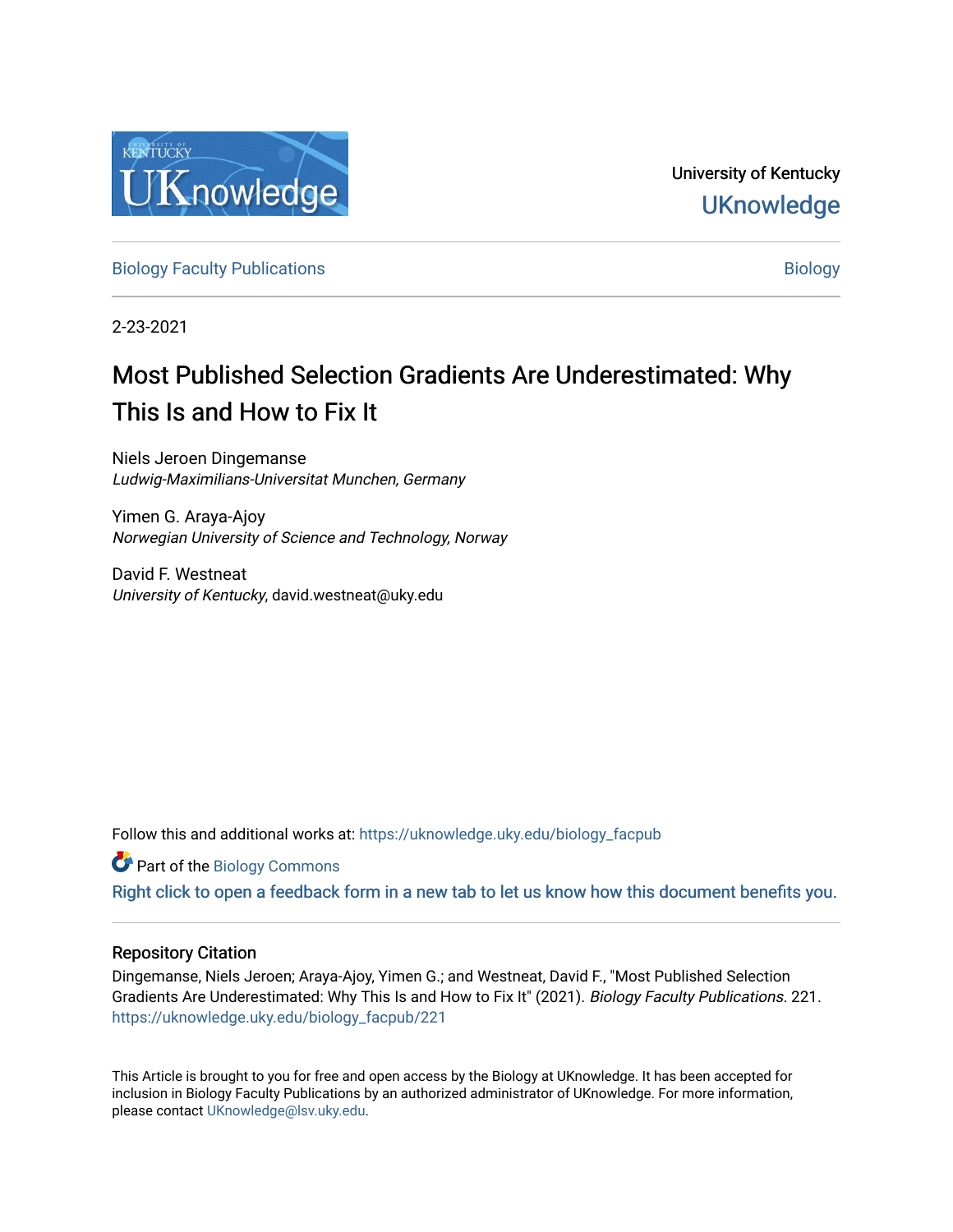### Most Published Selection Gradients Are Underestimated: Why This Is and How to Fix It

Digital Object Identifier (DOI) https://doi.org/10.1111/evo.14198

### Notes/Citation Information

Published in Evolution, v. 75, issue 4.

© 2021 The Authors

This is an open access article under the terms of the [Creative Commons Attribution-NonCommercial](http://creativecommons.org/licenses/by-nc/4.0/)  License, which permits use, distribution and reproduction in any medium, provided the original work is properly cited and is not used for commercial purposes.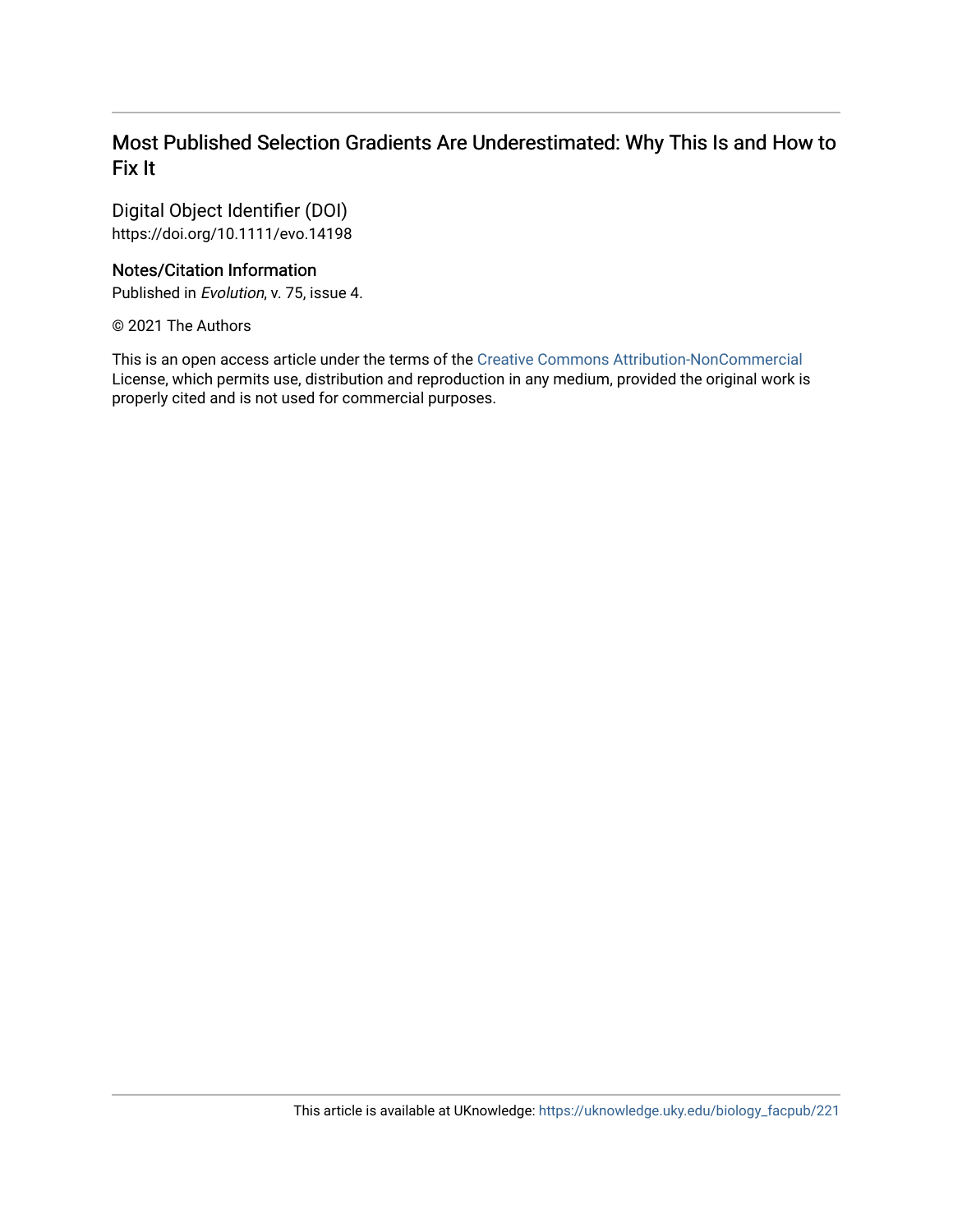# **SSE 75 antiversary Most published selection gradients are underestimated: Why this is and how to fix it**

**Niels Jeroen Dingemanse,1,[2](https://orcid.org/0000-0003-3320-0861) Yimen G. Araya-Ajoy,[3](https://orcid.org/0000-0001-7844-0477) and David F. Westneat[4](https://orcid.org/0000-0001-5163-8096)**

*1Department of Biology, Ludwig-Maximilians-Universitat Munchen Department Biologie II, Planegg-Martinsried, Germany*

*2E-mail: n.dingemanse@lmu.de*

*3Center for Biodiversity Dynamics, Norwegian University of Science and Technology, Trondheim 7012, Norway 4Department of Biology, University of Kentucky, Lexington, Kentucky*

Received July 2, 2020 Accepted February 12, 2021

**Ecologists and evolutionary biologists routinely estimate selection gradients. Most researchers seek to quantify selection on individual phenotypes, regardless of whether fixed or repeatedly expressed traits are studied. Selection gradients estimated to address such questions are attenuated unless analyses account for measurement error and biological sources of within-individual variation. Estimates of standardized selection gradients published in** *Evolution* **between 2010 and 2019 were primarily based on traits measured once (59% of 325 estimates). We show that those are attenuated: bias increases with decreasing repeatability but differently for linear versus nonlinear gradients. Others derived individual-mean trait values prior to analyses (41%), typically using few repeats per individual, which does not remove bias. We evaluated three solutions, all requiring repeated measures: (i) correcting gradients derived from classic models using estimates of trait correlations and repeatabilities, (ii) multivariate mixedeffects models, previously used for estimating linear gradients (seven estimates, 2%), which we expand to nonlinear analyses, and (iii) errors-in-variables models that account for within-individual variance, and are rarely used in selection studies. All approaches produced accurate estimates regardless of repeatability and type of gradient, however, errors-in-variables models produced more precise estimates and may thus be preferable.**

**KEY WORDS: Bias, measurement error, multivariate mixed-modeling, phenotypic selection, plasticity, repeatability.**

Quantifying the strength, direction, and shape of selection is of interest to a variety of biological disciplines. In evolutionary biology, estimates of selection are used to predict evolutionary change (Lande 1979; Lande and Arnold 1983), or to understand the adaptive nature of genetic trait integration (Sinervo and Svensson 2002; Roff and Fairbairn 2012). In evolutionary ecology, variation in selection gradients is used to study the ecology of selection (Siepielski et al. 2009), or to test life history theory (Stearns 1992; Nussey et al. 2007), while behavioral ecologists quantify selection to test predictions of optimality models (Krebs and Davies 1997; Westneat and Fox 2010). With rapid environmental change altering patterns of selection in a myriad of ways (Robertson et al. 2013; Santangelo

et al. 2018), accurate estimates of selection are critical (Rivkin et al. 2019).

Regression techniques represent the dominant approach to estimate selection since the seminal paper by Lande and Arnold (1983) published nearly four decades ago. The approach consists, in its simplest form, of regressing relative fitness of an individual as a function of its phenotypic value for a variance-standardized trait to derive standardized selection gradients. Expansion of the regression to include multiple traits, quadratic terms, or interactions between traits enables quantification of many forms of selection, including stabilizing, disruptive, and correlational (Lande and Arnold 1983). The unbiased estimation of selection is key to deriving accurate predictions, and understanding the ecological

© 2021 The Authors. *Evolution* published by Wiley Periodicals LLC on behalf of The Society for the Study of Evolution.<br>This is an open access article under the terms of the [Creative Commons Attribution-NonCommercial](http://creativecommons.org/licenses/by-nc/4.0/) Licen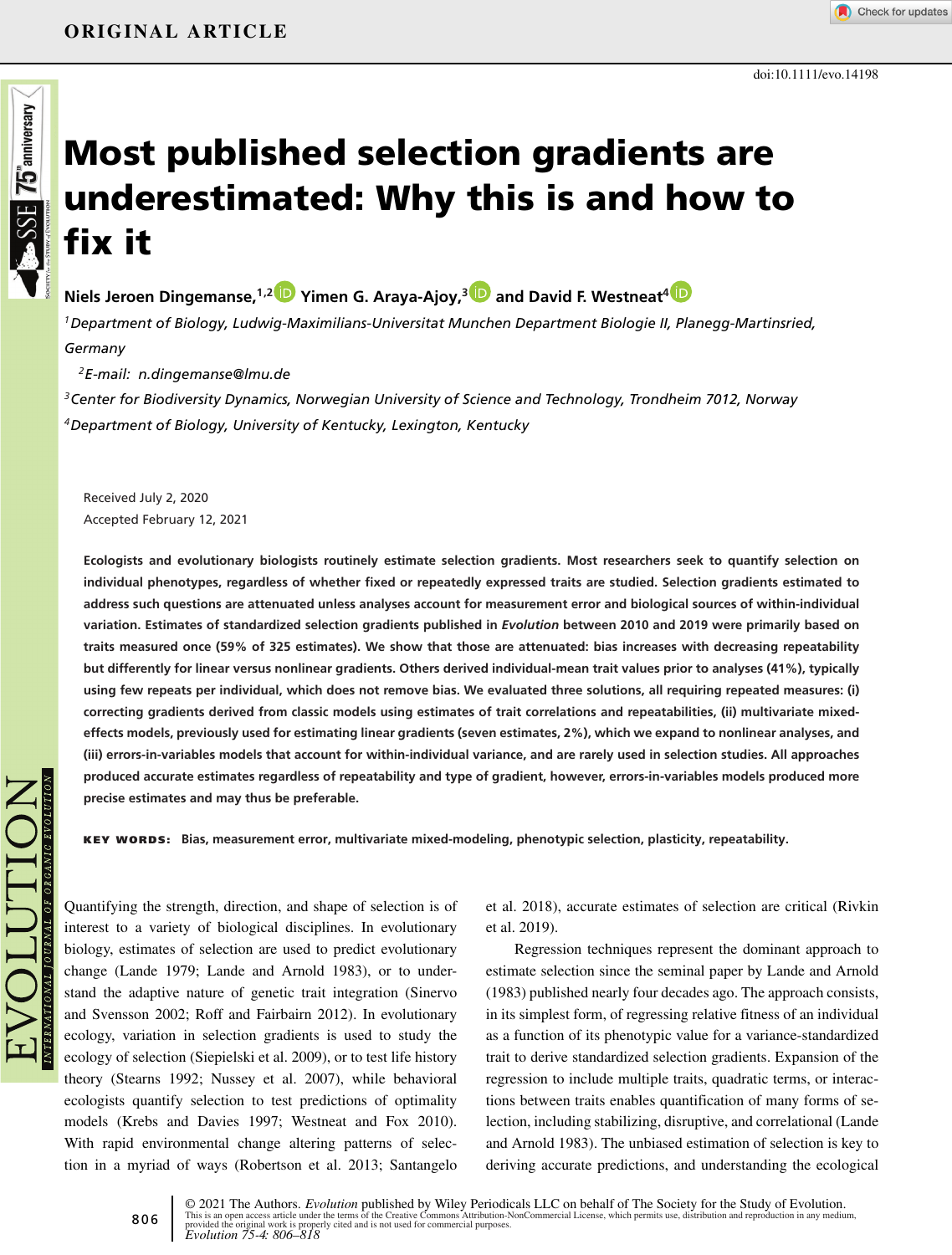drivers, of phenotypic evolution (Kingsolver et al. 2001, 2012; Siepielski et al. 2009). Previous studies have highlighted various sources of bias, including sampling error (Knapczyk and Conner 2007; Kingsolver et al. 2012; Morrissey and Hadfield 2012; Ponzi et al. 2018; Videlier et al. 2020), environmental confounds (Rausher 1992; Stinchcombe et al. 2002; Videlier et al. 2020), and mistakes in the calculation of selection gradients (Stinchcombe et al. 2008).

Most researchers seek to quantify selection on individualspecific phenotypes, regardless of whether fixed or repeatedly expressed traits are studied. Here, we focus on the problem that selection gradients estimated to address such questions are attenuated unless analyses (properly) account for measurement error (Ponzi et al. 2018) and—for repeatedly expressed traits—biological sources of within-individual variation. Withinindividual variance in fixed traits (e.g., tarsus length in adult birds) results entirely from measurement error; its quantification requires repeated measures. For such traits, the individual's mean trait value across an infinite number of measurements approximates the single (fixed) trait value characterizing the individual (Roff 1997). For repeatedly expressed traits (e.g., behavior), within-individual variation also results from within-individual plasticity. For such traits, individuals are normally assumed to exhibit a norm of reaction, characterized by an average phenotype in the average environmental condition (similar to above) and level of responsiveness (plasticity) to within-individual environmental change (Nussey et al. 2007). Although some explicitly study selection on plasticity (e.g., Nussey et al. 2005; Ramakers et al. 2019), most researchers estimate selection on repeatedly expressed traits to quantify selection on individual-specific (i.e., life-time mean) phenotypes—this is not often stated explicitly. Thus, most studies quantifying selection on individual-mean trait values should aim to account for any form of within-individual variance, whether or not it resulted from a biological (plasticity) or nonbiological (measurement error) process.

Here, we demonstrate that attenuation bias in estimates of standardized selection gradients is inversely related to trait repeatability (see also Ponzi et al. 2018), though differently so for linear versus nonlinear gradients. We detail study designs and statistical approaches enabling unbiased estimation of both types of gradient, the utility of which we verify with simulations. We deem our thesis important because a review of papers estimating standardized selection gradients published in *Evolution* from 2010–2019 inclusive (Supporting Information Text S1 and Table S1) demonstrates that most published studies fail to (properly) control for this form of bias (Table 1). Specifically, most published estimates are based on traits measured once (193 out of 325 estimates; 59%); these are attenuated under realistic residual within-individual error distributions (Ponzi et al. 2018), the extent depending on the type of selection gradient and level of trait repeatability (see section "The Problem"; Table 2). Given that repeatability of most traits generally varies from 0.2 to 0.9 (Bell et al. 2009; Holtmann et al. 2017), bias in estimates and its effect on our ability to interpret patterns of selection is potentially huge. Some have attempted to purge within-individual variance in trait values by deriving individual-mean trait values prior to analyses (132 out of 325 estimates; 41%); most of those calculated individual-means using two to five repeated measures (66 out of these latter 132 estimates; 50%; Table 1). We demonstrate mathematically, and using simulations, that those estimates are also attenuated (see section "The Problem").

Although one solution is to correct estimates of selection gradients based on trait repeatability information (Table 2), two other solutions exist. First, multivariate mixed-effects models provide a general solution for estimating individual-level relationships when predictor and/or response variables are measured with error, or covary differently across hierarchical levels (Browne et al. 2007; Phillimore et al. 2010). Three papers (out of 72; 4%) in our review applied this approach, in all cases to estimate linear selection gradients (Reed et al. 2016; Thomson et al. 2017; Ramakers et al. 2019). Deriving nonlinear selection gradients from multivariate mixed-model approaches requires a simple extension, which we describe below. Second, errors-in-variables (or "measurement error") models have recently been introduced as an alternative solution (Ponzi et al. 2018) and were not employed in any of the studies we reviewed. All three approaches strictly require repeated measures; we use simulations to study bias and precision associated with each approach, for both linear, quadratic, and correlational selection gradient analyses, and for trait repeatability  $(R)$  values that are either relatively low  $(0.3)$  or high (0.7).

#### **THE PROBLEM**

Imagine researchers capturing birds, measuring their tarsus (a component of structural size; a fixed trait), releasing them, and tallying lifetime reproductive success. To estimate the strength of directional selection on tarsus, the researchers can, based on two assumptions, apply two standard transformations to the data (Lande and Arnold 1983). First, they assume lifetime reproductive success (a measure of absolute fitness; *W* ) divided by the population-mean  $(\bar{W})$  represents relative fitness ( $\omega$ ). Second, they assume tarsus length (*t*) divided by the phenotypic standard deviation  $(\sqrt{V_{p_t}})$ ; square-root phenotypic variance  $(V_p)$  in *t*) represents the variance-standardized trait value ( $z = t/\sqrt{V_{p_t}}$ ). Researchers then fit a linear regression, assuming the following true relationships:

$$
\omega = \alpha + \beta_1^* z + \varepsilon. \tag{1}
$$

Here,  $\alpha$  represents the intercept,  $\beta_1^*$  is the standardized linear selection gradient, and ε is the residual variance; throughout,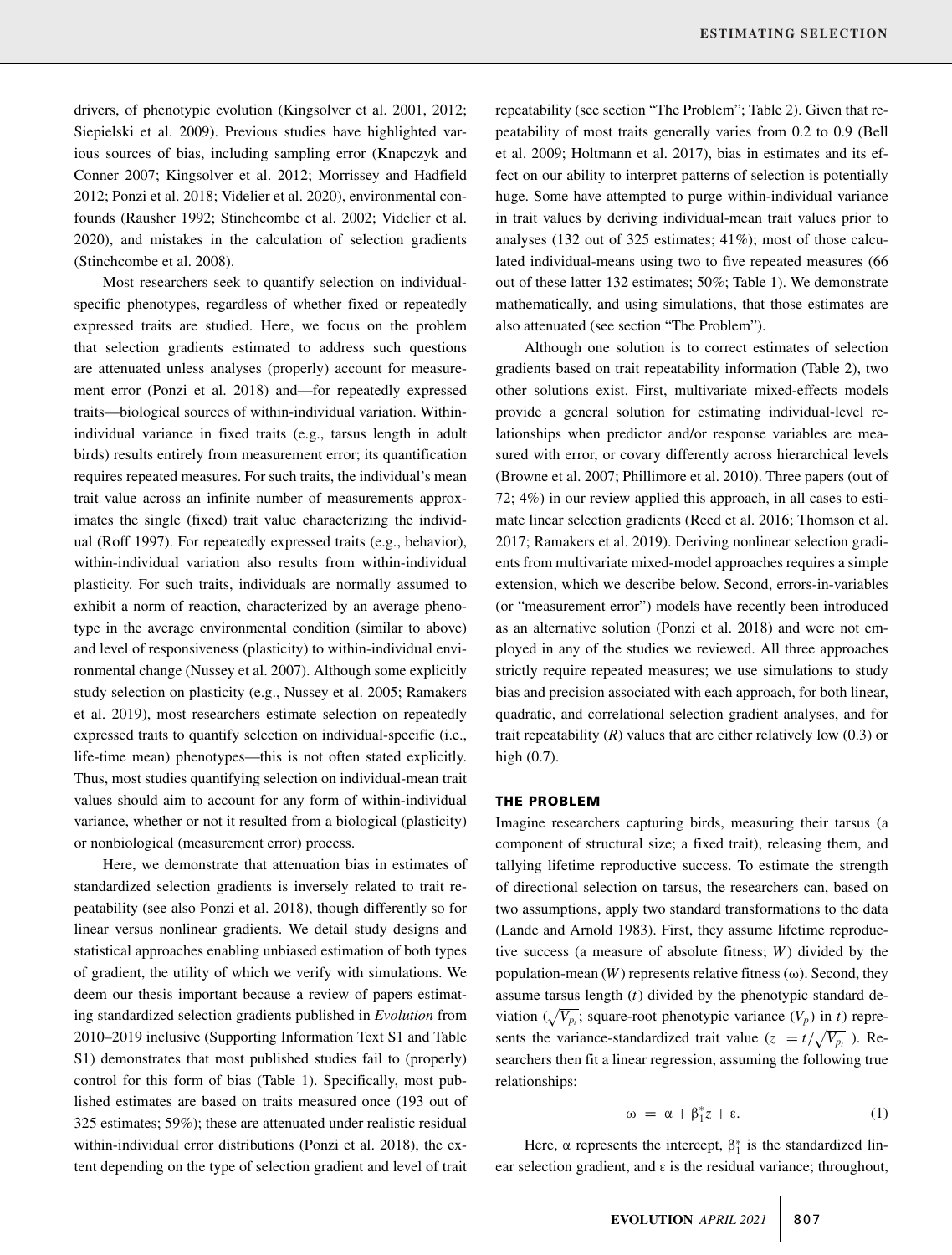| <b>Trait Types</b>                                                    | Number of studies                 | Percentage         |  |  |
|-----------------------------------------------------------------------|-----------------------------------|--------------------|--|--|
| Morphology                                                            | 195                               | 63%                |  |  |
| Behavior                                                              | 38                                | 12%                |  |  |
| Life history                                                          | 31                                | 10%                |  |  |
| Physiology                                                            | 26                                | 8%                 |  |  |
| Performance                                                           | 21                                | 7%                 |  |  |
| Type of fitness metric [number of repeat measurements per individual] |                                   |                    |  |  |
| Lifetime [1]                                                          | 101                               | 32%                |  |  |
| pisodic [1]                                                           | 195                               | 63%                |  |  |
| Episodic $[\geq 2]$                                                   | 15                                | 5%                 |  |  |
| Number of repeat measurements $(N)$ per trait per individual          |                                   |                    |  |  |
| $N = 1$                                                               | 191                               | 61%                |  |  |
| $N = 2 - 5$                                                           | 91                                | 30%                |  |  |
| N > 5                                                                 | 29                                | $9\%$              |  |  |
| Analysis based on mean trait values                                   |                                   |                    |  |  |
| N <sub>o</sub>                                                        | 212                               | 68%                |  |  |
| Yes                                                                   | 88                                | 28%                |  |  |
| Other $\overline{ }$                                                  | 11                                | 4%                 |  |  |
| Mentioned repeatability                                               |                                   |                    |  |  |
| N <sub>0</sub>                                                        | 270                               | 87%                |  |  |
| Yes <sup>3</sup>                                                      | 41                                | 13%                |  |  |
| Types of selection gradient measured                                  |                                   |                    |  |  |
| Directional only                                                      | 133                               | 43%                |  |  |
| Quadratic                                                             | 178                               | 57%                |  |  |
| All three $4$                                                         | 107                               | 34%                |  |  |
| Statistical approach used to estimate selection gradients             |                                   |                    |  |  |
| Multivariate mixed-effects model                                      | Seven estimates in three papers   | $2\%$              |  |  |
| Regression/LMM/path analysis                                          | 297 estimates from 63 papers      | 95%                |  |  |
| Others (Hurdle, Aster models, splines)                                | Seven estimates from three papers | $2\%$ <sup>5</sup> |  |  |
| Mean trait values transformed to zero prior to analysis               |                                   |                    |  |  |
| Mean centered                                                         | 191                               | 61%                |  |  |
| PCA-scores                                                            | 16                                | $5\%$              |  |  |
| Information not provided                                              | 82                                | 26%                |  |  |
| Trait correlations provided with estimates of correlational selection |                                   |                    |  |  |
| Yes                                                                   | 61                                | 34%                |  |  |
| N <sub>o</sub>                                                        | 117                               | 66%                |  |  |

Table 1. Summary statistics associated with a literature review of papers estimating standardized selection gradients published in *Evolution* **from 2010 to 2019 inclusive.**

**1 Number of trait-fitness estimates; traits are listed once regardless of whether multiple types of selection gradients were estimated, but listed twice if both** types of fitness metric (lifetime and episodic) were used  $(N = 311$  estimates).

<sup>2</sup> Combined traits or data (PCA or BLUPS).

**3 Twenty-two of which provided estimates, ranges, or solely noted traits were repeatable.**

**4 Directional, quadratic, and correlational.**

**5 We did not investigate how within-individual variance in traits influences estimates from these techniques, although we suspect there will be similar problems.**

parameters ignoring potentially biasing effects of withinindividual variance are denoted with a star (∗). The problem is that tarsus length is not *fully* repeatable because it is measured with error (e.g., Moiron et al. 2019). The fitness effect  $(\beta_1^*)$  of the variance-standardized trait ( $z = t/\sqrt{V_{p_t}}$ ), therefore, does not

reflect the true standardized linear selection gradient  $(\beta_1)$ . This is because variance due to measurement error  $(V_{e_t})$  makes  $V_{p_t}$  and inflated measure of the among-individual variance  $(V_i)$ , and so too the standard deviation. Thus, the definition of standardized trait values assumed above was incorrect: trait values were not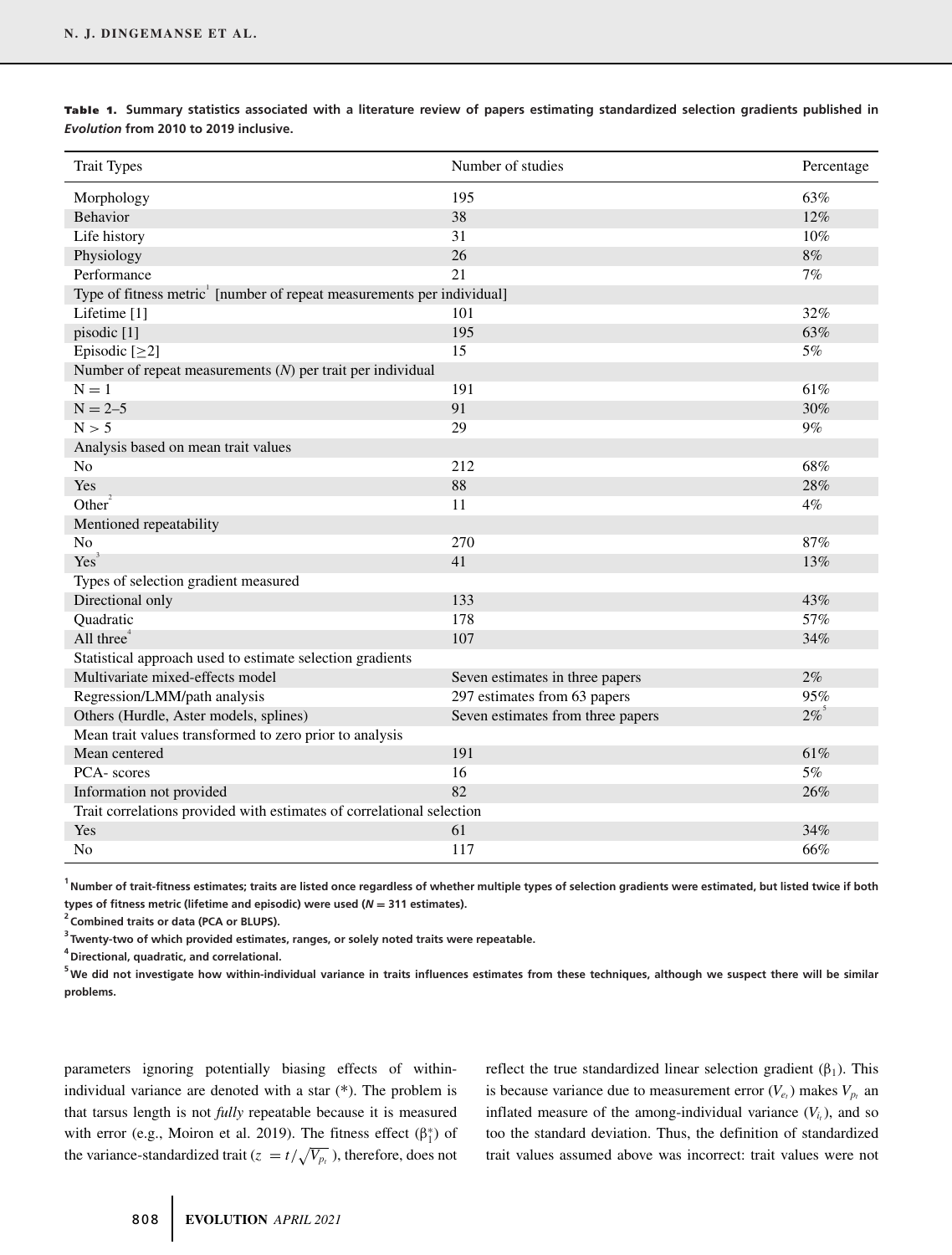Table 2. Attenuation bias in standardized selection gradients for analyses not (fully) accounting for within-individual trait variance: **Correcting for this bias requires dividing the estimated selection gradient by the bias. (A) Bias for analyses based on one trait value per** trait  $(t_1 = \text{train } 1, t_2 = \text{train } 2)$  per individual. Formulae demonstrate a key role for trait repeatability  $(R_t)$  and, for correlational gradients, among-individual ( $r_{i_{t_1t_2}}$ ) and phenotypic trait correlations ( $r_{p_{t_1t_2}}$ ). (B) Bias for analyses using individual-mean trait values (t̄) instead. Bias then varies with the among-individual variance (*V<sub>i</sub>*), the total phenotypic variance among individual-mean trait values ( $V_{p_i} = V_{i_t} + \frac{V_{e_t}}{n}$ , **where** *n* **is the number of repeated measures per individual used to calculate individual means; eq. S5.1) and, for correlational gradients,**  $r_{i_{t_1t_2}}$  and the phenotypic correlation between individual-mean trait values ( $r_{p_{\tilde{t}_1\tilde{t}_2}}$ ; defined in footnote 2). These formulae simplify to **(A) when** *<sup>n</sup>* **<sup>=</sup> 1. Formulae apply to phenotypic selection analyses that assume no residual covariance between traits and fitness. See Supporting Information Texts S2–S5 for mathematical derivations.**

|                                  | General formula     | (A) Formula for one trait value<br>per trait per individual                 | (B) Formula for mean of $n$ trait values<br>per trait per individual                                                                                                                     |
|----------------------------------|---------------------|-----------------------------------------------------------------------------|------------------------------------------------------------------------------------------------------------------------------------------------------------------------------------------|
| Type of gradient                 | Attenuation bias    | Attenuation bias <sup>1</sup>                                               | Attenuation bias <sup>1,2</sup>                                                                                                                                                          |
| Linear $(\beta_1)$               | $\sqrt{R_t}$        | $\sqrt{R_t}$                                                                |                                                                                                                                                                                          |
| Quadratic $(\gamma_{11})$        | $\sqrt{R_{t^2}}$    | $R_{t}$                                                                     |                                                                                                                                                                                          |
| Correlational<br>$(\gamma_{12})$ | $\sqrt{R_{t_1t_2}}$ | $\sqrt{R_{t_1}R_{t_2}}\sqrt{\frac{r_{i_{t_1t_2}}^2+1}{r_{p_{t_1t_2}}^2+1}}$ | $\frac{r_{i_1i_2}^2+1}{r_{p_{\bar{i}_1\bar{i}_2}}^2+1}$<br>$\sqrt{\frac{V_{i_{t_1}}}{V_{p_{\bar t_1}}}} \frac{V_{i_{t_2}}}{V_{p_{\bar t_2}}}\sqrt{\frac{V_{i_{t_1}}}{V_{p_{\bar t_2}}}}$ |

**1 For nonlinear gradients, attenuation biases printed here apply solely to mean-centered traits. Equations (S3.11) and (S4.7) describe biases for, respectively, standardized quadratic and correlational selection gradients when traits were not mean-centered.**

<sup>2</sup> The equation  $r_{p_{\tilde{t}_1\tilde{t}_2}} = (Cov_{i_{\tilde{t}_1\tilde{t}_2}} + \frac{Cov_{i_{\tilde{t}_1\tilde{t}_2}}}{n})/\sqrt{(V_{i_{\tilde{t}_1}} + \frac{V_{e_{\tilde{t}_1}}}{n})(V_{i_{\tilde{t}_2}} + \frac{V_{e_{\tilde{t}_2}}}{n})}$  (eq. S5.3) shows that the phenotypic correlation between individual  $(r_{\rho_{\tilde{t}_1\tilde{t}_2}})$  is affected by the residual within-individual covariance (Cov<sub>et, t</sup>2) and thus not solely shaped by among-individual covariance (Cov<sub>it, t</sup>2</sub>), although</sub> **increasingly shaped by the latter with increasing sample size per individual (***n***).**

divided by the true among-individual standard deviation  $(\sqrt{V_{i}})$ but by an upward-biased proxy  $(\sqrt{V_{p_t}} = \sqrt{V_{i_t} + V_{e_t}})$ . Furthermore, even if standardization had been applied correctly,  $\beta_1^*$ would still not equal  $\beta_1$  (see also Ponzi et al. 2018). We demonstrate this by first deriving the true unstandardized linear selection gradient  $(b_1)$  from the unstandardized linear selection gradient that ignores within-individual variance  $(b_1^*)$ , which we then standardize to derive  $\beta_1$ .

Parameter  $b_1^*$  represents the slope of the regression of  $t$  on *W* :

$$
W = \alpha + b_1^* t + \varepsilon. \tag{2}
$$

Here,  $b_1^*$  represents the total covariance between the trait and fitness ( $C_{p_t,w}$ ) divided by the total variance in the trait ( $V_{p_t}$ ), where  $C_{p,w}$  represents the summation of the true among-individual  $(C_{i_tw})$  and residual covariance  $(C_{e_tw})$  between *W* and *t*, and where  $V_{p_t} = V_{i_t} + V_{e_t}$ :

$$
b_1^* = \frac{C_{p_{t,W}}}{V_{p_t}} = \frac{C_{i_{t,W}} + C_{e_{t,W}}}{V_{i_t} + V_{e_t}} = \frac{C_{i_{t,W}}}{V_{i_t}} \frac{V_{i_t}}{V_{i_t} + V_{e_t}} + \frac{C_{e_{t,W}}}{V_{e_t}} \frac{V_{e_t}}{V_{i_t} + V_{e_t}} = b_1 R_t + b_{1_e} (1 - R_t).
$$
 (3)

Here,  $b_1 = \frac{C_{i, w}}{V_{i_t}}$ ,  $\frac{V_{i_t}}{V_{i_t} + V_{e_t}}$  represents the trait's repeatability  $(R_t)$  and  $\frac{V_{e_t}}{V_{i_t} + V_{e_t}}$  represents  $(1 - R_t)$ . Thus,  $b_1^*$  varies with  $b_1$  as a function of  $R_t$ . Mathematically,  $b_1^*$  is also affected by the resid-

ual (variance) effect of the trait on fitness ( $b_{1_e} = \frac{C_{e_t,y_f}}{V_{e_t}}$ ) but if we assume that measurement error is random with respect to fitness, this term is zero (see Discussion section for consequences of violating this assumption). Equation (3) thus simplifies as follows:

$$
b_1^* = b_1 R_t. \tag{4}
$$

Equation (4) demonstrates the well-known attenuation effect on (standardized) covariances for predictors measured with error (Fuller 1987; Carroll et al. 2006; Adolph and Hardin 2007).  $\beta_1$ equals the change in relative fitness per standard deviation unit trait (Lande and Arnold 1983), calculable by dividing  $b_1$  by mean fitness  $(\bar{W})$  and by multiplying this fraction by the square-root of the variance in trait values at the focal level of analysis, thus  $β_1^* = \frac{\sqrt{v_{i_t} + v_{e_t}}}{\bar{w}} b_1^*$  and  $β_1 =$  $\sqrt{V_{i_t}}$  $\frac{\partial V_{t_i}}{\partial \bar{V}}$  *b*<sub>1</sub>. The relationship between  $\beta_1$ ,  $\beta_1^*$ , and  $R_t$  is therefore:

$$
\beta_1 = \beta_1^* / \sqrt{R_t} \ . \tag{5}
$$

For proof, see Supporting Information Text S2. Notably, Ponzi et al. (2018) derived this bias starting with equations where residual variance (ε) is added to standardized trait values (*z*); bias then equals  $R_{z^*}$  (where  $z^* = z + \varepsilon$ ) rather than  $\sqrt{R_t}$ . We express bias in units of unstandardized trait values because using repeatability (widely reported in the literature; Bell et al. 2009;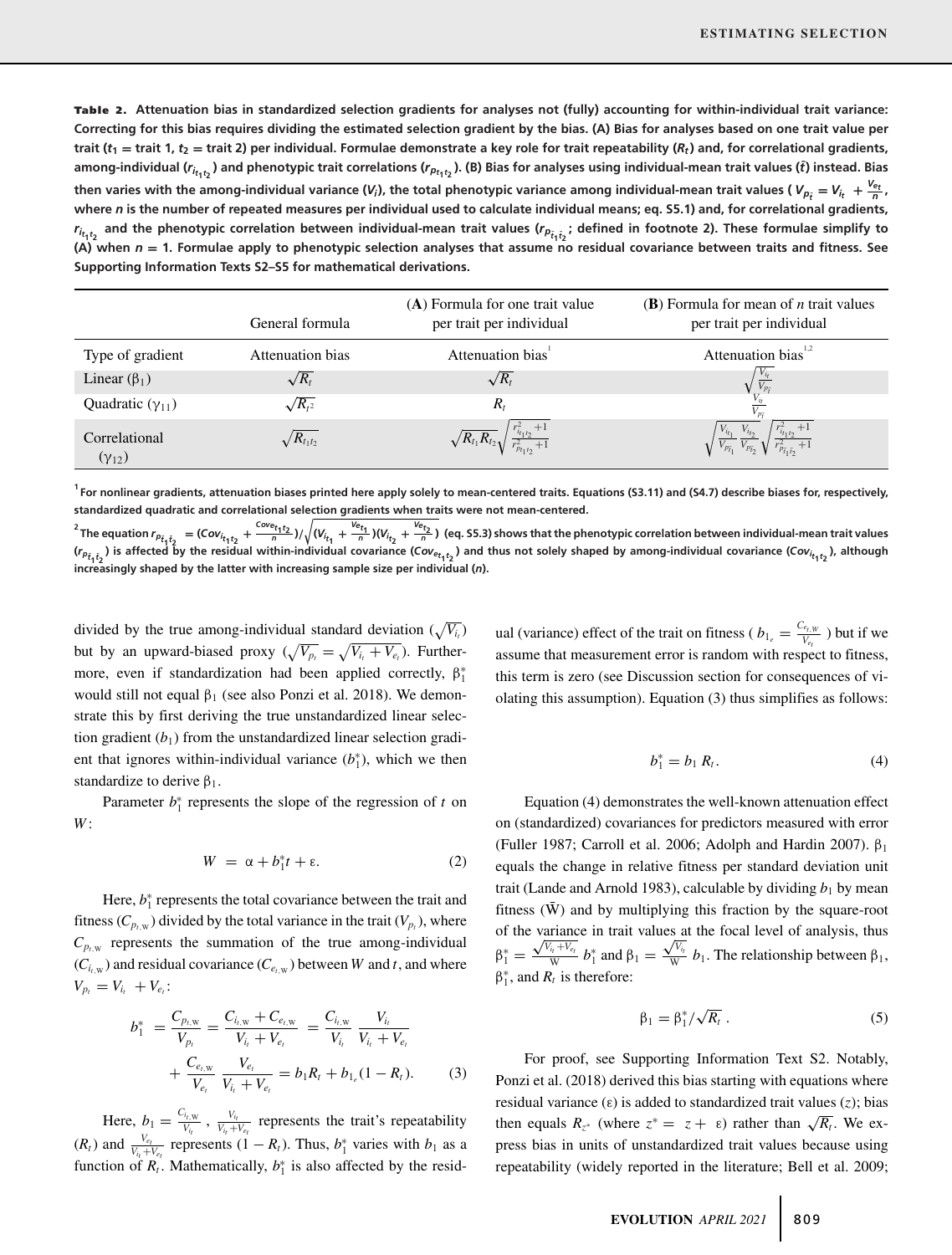

**Figure 1. Estimates of standardized linear selection gradients not accounting for within-individual variance (β∗ <sup>1</sup>) are attenuated by** the square-root trait repeatability  $(\sqrt{R_t})$ . Attenuation varies with **trait repeatability (***Rt***). Dotted lines are true values (β1). Types of traits differ in typical ranges of** *R* **(colored zones) and thus in level of bias in estimates of linear selection acting on them.**

Holtmann et al. 2017) to correct bias in published estimates of selection gradients is one solution to the problem (see below).

Equation (5) implies all estimates of standardized linear selection gradients are underestimated. Indeed, traits are never *fully* repeatable. In Figure 1, we plot  $\beta_1^*$  as a function of trait repeatability and the true standardized linear selection gradient  $(\beta_1)$  and assigned the typical range of repeatability values (low, moderate, high) to different types of traits to visualize the problem. It shows that, for some types of traits (e.g., behavior, physiology), estimates of directional selection are greatly underestimated when biasing effects of within-individual variance are ignored. Dividing  $\beta_1^*$  by  $\sqrt{R_t}$  corrects for this bias, which would obviously require accurate estimates of trait repeatability. One may apply this correction to published estimates. Meta-analytical estimates of trait repeatability are increasingly available in the literature (Holtmann et al. 2017), offering ample opportunities for reanalysis using freely available databases (Kingsolver et al. 2012).

In Supporting Information Texts S3 and S4, we derived attenuation bias for nonlinear standardized selection gradients (γ). Bias in standardized quadratic (stabilizing or disruptive) selection gradients equals the square-root repeatability of squared trait values ( $\sqrt{R_{t^2}}$ ; Supporting Information Text S3);  $\sqrt{R_{t^2}}$  varies with trait mean and variance among- and within-individuals (eq. S3.11). Bias in correlational selection gradients equals squareroot repeatability of the product of the two focal traits  $(t_1, t_2)$  in the analysis ( $\sqrt{R_{t_1t_2}}$ ; Supporting Information Text S4);  $\sqrt{R_{t_1t_2}}$  is additionally affected by within- and among-individual trait covariances (eq. S4.7). Attenuation biases in nonlinear gradients thus do not vary solely with trait repeatability. Fortunately, our review implies that most studies mean-center traits prior to selection analysis (Table 1). This removes dependencies on trait means and allows expressing biases in fractions (repeatabilities) and correlations. Attenuation bias  $(\sqrt{R_1^2})$  in quadratic gradients (γ<sub>11</sub>) based on analyses of mean-centered traits equals (eq. S3.12):

$$
\sqrt{R_{t^2}} = R_t \ . \tag{6}
$$

Attenuation bias  $(\sqrt{R_{t_1t_2}})$  in correlational gradients  $(\gamma_{12})$ based on mean-centered traits varies solely with geometric mean trait repeatability  $(\sqrt{R_{t_1}R_{t_2}})$ , and among-individual  $(r_{t_1t_2})$  and phenotypic  $(r_{p_{t_1 t_2}})$  trait correlations (eq. S4.9):

$$
\sqrt{R_{t_1t_2}} = \sqrt{R_{t_1}R_{t_2}} \sqrt{\frac{r_{i_{t_1t_2}}^2 + 1}{r_{p_{t_1t_2}}^2 + 1}}.
$$
\n(7)

Here,  $r_{p_{t_1t_2}}$  represents the sum of among-  $(r_{i_{t_1t_2}})$  and withinindividual ( $r_{e_{t_1t_2}}$ ) correlations weighed by  $\sqrt{R_{t_1}R_{t_2}}$  (Searle 1961; Dingemanse and Dochtermann 2013):

$$
r_{p_{t_1t_2}} = \sqrt{R_{t_1}R_{t_2}} \; r_{t_{t_1t_2}} + \sqrt{\left(1 - R_{t_1}\right)\left(1 - R_{t_2}\right)} r_{e_{t_1t_2}}.\tag{8}
$$

Trait correlations, therefore, do not affect attenuation bias when among- and within-individual correlations are the same, or both zero, because equation (7) then simplifies to  $\sqrt{R_{t_1t_2}} = \sqrt{R_{t_1}R_{t_2}}$  .

These derivations imply weaker attenuation bias for linear versus nonlinear gradients. For example, when trait correlations do not differ between levels, and for traits mean-centered prior to analyses, attenuation bias for nonlinear gradients equals (geometric mean) trait repeatability ( $R_t$  for quadratic;  $\sqrt{R_{t_1}R_{t_2}}$  for correlational) rather than its square root ( $\sqrt{R_t}$ ; linear gradients). As above, correcting published estimates of nonlinear gradients is possible but requires estimates of trait means and (co)variances (un-centered traits) or trait repeatabilities and correlations (meancentered traits), thus information on whether traits were meancentered. Unfortunately, many studies do not provide all required information (Table 1); correcting published nonlinear estimates may prove challenging. This underlines the need for new studies reporting key descriptive statistics, and above all, applying study designs and statistical approaches avoiding biases altogether.

Few traits have repeatabilities  $>0.9$  and any exhibiting within-individual plasticity often have considerably lower repeatabilities (0.1–0.7; Holtmann et al. 2017). Thus, the attenuation problem is omnipresent and often substantial. Ever since the introduction of the Lande–Arnold approach, researchers have implemented approaches to purge within-individual variation. For example, in his seminal paper on predator-induced correlational selection on stripedness and escape behavior, Brodie (1992)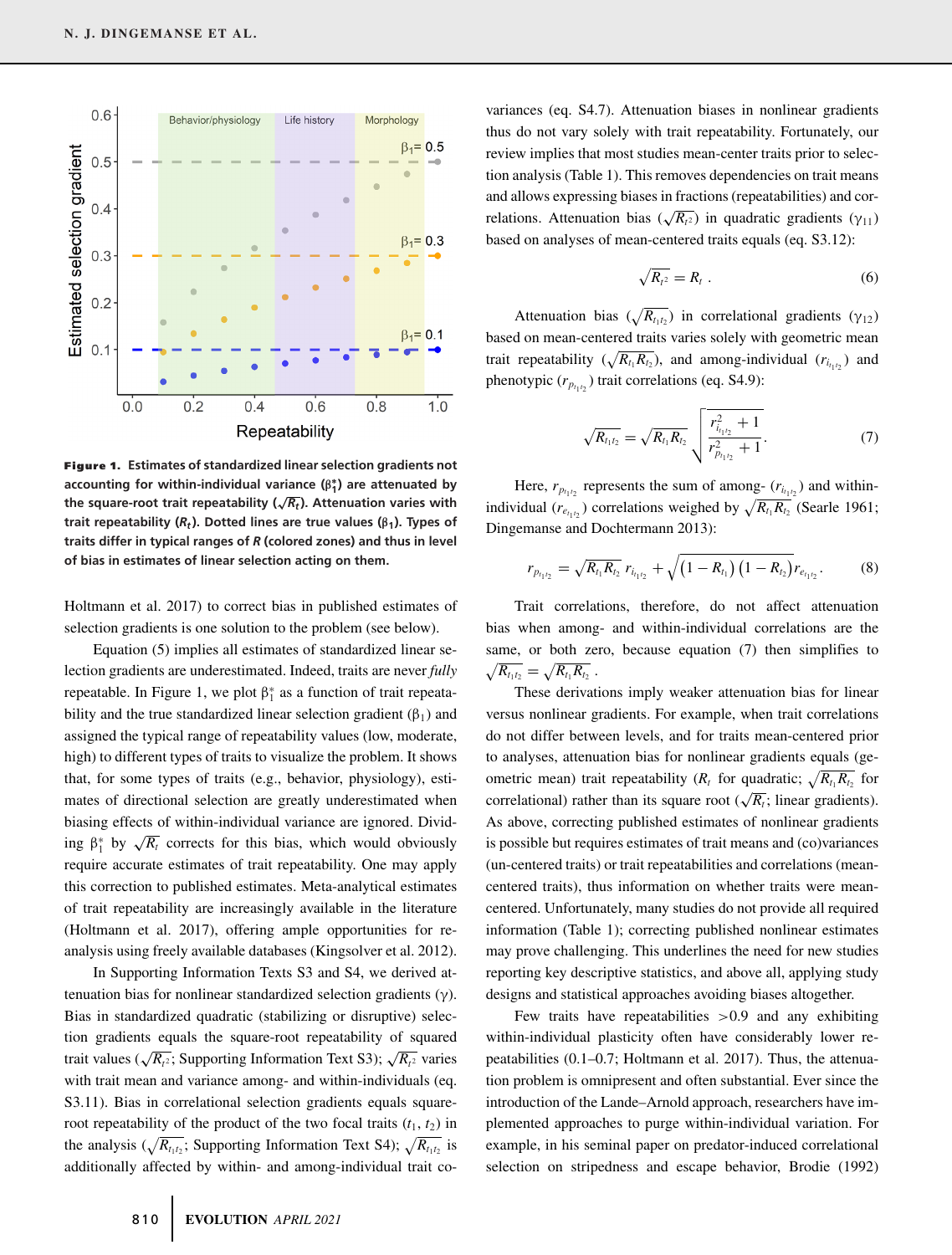repeatedly scored each snake's behavior, and used mean values in subsequent selection analyses. This approach is regularly used: 41% of our sample of 325 published values of selection gradients used individual-mean trait values. Taking the mean is, unfortunately, ineffective in purging within-individual error; estimated means only approximate true means when sample sizes approach infinity (Roff 1997).

Specifically, the phenotypic variance among individualmean trait values  $(V_{p_i})$  approximates the sum of  $V_{i_i}$  plus  $\frac{V_{e_i}}{n}$  (eq. S5.1), where *n* represents the number of observations per individual used to calculate individual means (Snijders and Bosker 1999). In Supporting Information Text S5, we make use of this (and other) approximation(s) to derive attenuation bias for selection analyses using individual-mean trait values (Table 2). These derivations imply many repeats are required per individual (*n*) to fully purge bias caused by effects of within-individual variation, particularly for highly labile traits. For example, when trait repeatability is 0.3, an underestimation of the true standardized linear selection gradient by almost 10% occurs even in the unlikely scenario where individual means were based on 10 replicate measurements per individual. In Table 1, we show that most studies used smaller numbers of measurements per individual (50% of 132 published values used  $\leq$ 5) or failed to provide this information (35 of 132 estimates where  $\geq$ 2 measures were taken; 27%). For 282 of 325 (87%) estimates, trait repeatability was not mentioned, and for only 21 estimates (6%) a repeatability value was given. Correcting published estimates of standardized gradients based on mean trait values will thus also be challenging.

#### **TWO SOLUTIONS**

The unbiased estimation of selection gradients requires the partitioning of variances in trait values within versus among individuals, and the estimation of among-individual relationships between traits and fitness. We illustrate the idea by further developing our example of researchers measuring tarsus (*t*) and lifetime reproductive success (*W* ). Each bird's tarsus was measured repeatedly as part of the study design to estimate—and statistically control for—measurement error. We discuss two types of statistical model proposed to achieve this aim; both strictly require repeated measures data.

# *Multivariate Mixed-Effects Models*

Multivariate mixed-effects models have previously been introduced to estimate linear selection gradients (Morrissey et al. 2010, 2012). The multivariate mixed-effects model offers a two-step solution that starts with estimating among-individual (co)variances between unstandardized trait(s) (*t*) and absolute fitness (*W* ) from repeated measures data, followed by calculating standardized gradients based on estimated variance components.

One can achieve this by fitting the trait (*t*) and absolute fitness (*W* ) as two responses into a bivariate mixed-effects model with random intercepts for individual identity, resulting in the following phenotypic equation:

$$
\begin{bmatrix} t_{hi} \\ W_{hi} \end{bmatrix} = \beta_0 + I_i + e_{hi}. \tag{9}
$$

Here, each observation of each response is modeled as a population-mean intercept  $(\beta_0)$  plus the individual's deviation from the population-mean  $(+I<sub>i</sub>)$  plus a residual within-individual error (+*ehi*). Subscripts distinguish between observations (*h*) and individuals (*i*). This simplest of bivariate mixed models can be extended by including additional fixed and random effects, ignored here for simplicity. We assume random intercepts  $(\Omega_I)$  and residuals  $(\Omega_e)$  follow a multivariate normal distribution (MVN):

$$
\begin{bmatrix} I_t \\ I_{\rm W} \\ e_t \\ e_{\rm W} \end{bmatrix} \sim \text{MVN}(0, \Omega_I) : \begin{bmatrix} V_{i_t} & C_{i_{t, \rm W}} \\ C_{i_{t, \rm W}} & V_{i_{\rm W}} \\ V_{e_t} & C_{e_{t, \rm W}} \\ C_{e_{t, \rm W}} & V_{e_{\rm W}} \end{bmatrix} \tag{10}
$$

Equation (10) may be usefully applied to situations where fitness is episodic and thus repeatedly measured. This bivariate formulation assumes that variances  $(V)$  and covariances  $(C)$  between the trait and fitness exist both within (*e*) and among (*i*) individuals. In the special situation described here (with a single integrative fitness metric per individual), the second term of the equation may be simplified to  $[e_t] \sim N(0, \Omega_e)$ :  $[V_{e_W}]$  (Supporting Information Text S8). Other error distributions may be applied to different types of traits. The true standardized linear selection gradient  $(\beta_1)$  detailed in section "The Problem" equals:

$$
\beta_1 = \frac{C_{i, \text{w}}}{V_{i_t}} \frac{\sqrt{V_{i_t}}}{\beta_{0\text{w}}}.
$$
\n(11)

The standardized linear selection gradient  $(\beta_1)$  is thus calculated by multiplying the unstandardized linear gradient ( $b_1$  =  $\frac{v_t \mathbf{W}}{V_{t_t}}$  by the standard deviation in among-individual trait values  $(\sqrt{V_{i_t}})$  and by dividing it by the intercept for fitness ( $\beta_{0_W}$ ); this latter parameter represents mean absolute fitness  $(\bar{W})$  in formulations like eq. (9) (where the population-mean intercept is the only fixed effect). Performing these standardizations after rather than before model fitting allows accounting for uncertainty in proxies of means ( $\beta_{0w}$ ) and variances ( $\sqrt{V_{i}}$ ) used to estimate standardized gradients, and thus avoids compounding of estimation error (Hadfield et al. 2010; Houslay and Wilson 2017).

In Supporting Information Text S6, we introduce an extension to estimate nonlinear selection gradients from multivariate mixed-effects models. We propose that unattenuated quadratic selection gradients  $(\gamma_{11})$  may be acquired by fitting the squared term of the trait  $(t_{hi}^2)$  as an additional response (eq. S6.2), or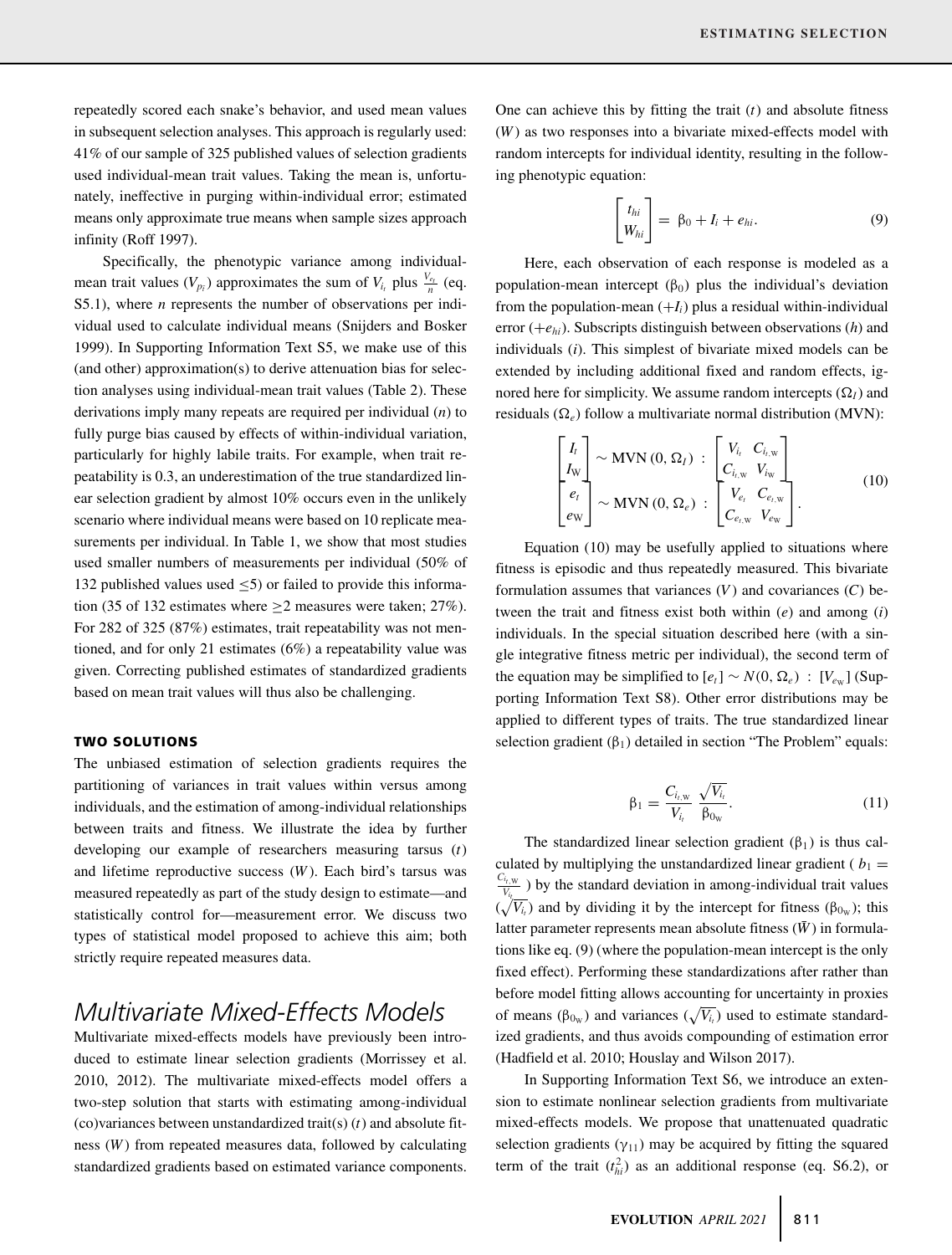product of two focal traits  $(t_1 t_2)$  for correlational selection gradients ( $\gamma_{12}$ ). Information embedded in  $\Omega_I$  is then extracted to calculate unstandardized selection gradients (eq. S6.3); importantly, these calculations differ from the linear scenario because nonlinear selection gradients represent partial regression coefficients (Lande and Arnold 1983), which may be derived by multiplying the inverse matrix of the predictors by the covariance between the traits and fitness (eq. S6.4; for R-code, see Supporting Information Text S8 and future updates on [https://](https://github.com/YimenAraya-Ajoy/SelectionBias) [github.com/YimenAraya-Ajoy/SelectionBias\)](https://github.com/YimenAraya-Ajoy/SelectionBias). Furthermore, formulae for standardizing unstandardized quadratic  $(b_{11} \rightarrow \gamma_{11})$ ; eq. S6.5) and correlational ( $b_{12} \rightarrow \gamma_{12}$ ; eq. S6.7) selection gradients differ from those used to standardize linear gradients  $(b_1 \rightarrow \beta_1;$ eq. 11). Standardized quadratic ( $\gamma_{11}$ ; eq. S6.5) versus correlational selection gradients ( $\gamma_{12}$ ; eq. S6.7) are, respectively, calculated as (Supporting Information Text S6):

$$
\gamma_{11} = 2b_{11} \frac{\sqrt{V_{i,2}}}{\beta_{0w}},\tag{12}
$$

$$
\gamma_{12} = b_{12} \frac{\sqrt{V_{i_{t_1 t_2}}}}{\beta_{0_{\rm W}}}.
$$
\n(13)

In Supporting Information Texts S3 and S4, we detail how among-individual variances in squared terms  $(V_{i<sub>2</sub>};$  eq. S3.10) and products  $(V_{i_{t_1 i_2}}; \text{eq. S4.5})$  can be calculated from trait means and (co)variances.

### *Errors-in-Variables Models*

Errors-in-variables models offer an alternative solution for acquiring unbiased estimates of selection gradients when individual-specific traits values are measured with error. Those models have been called "measurement error" models when introduced to estimate selection gradients (Ponzi et al. 2018); we use the term errors-in-variables models throughout because we apply them here to control for both methodological (measurement error) and biological (phenotypic plasticity) sources of within-individual variance. Compared to multivariate mixedeffects models, errors-in-variables models resolve the problem fundamentally differently: they jointly estimate the expected trait value for each individual as well as its relationship with fitness, which can be described using the following two equations:

$$
t_{hi} = \beta_{0_i} + I_{i_t} + e_{hi_t}
$$
  
\n
$$
W_i = \beta_{0_W} + b_1 I_{i_t} + e_{i_W}.
$$
\n(14)

Here, the first equation is akin to a univariate mixed-effects model, whereas the second to a linear regression (with unstandardized data) performed at the among-individual level. The standardized gradient  $(\beta_1)$  is then calculated using eq. (11) as above. The example here assumes a simple scenario where withinindividual variance results from a single process (e.g., only measurement error); more complex scenarios may also be accommodated (Ponzi et al. 2018). Extending such errors-in-variables models to estimate nonlinear selection requires adding further terms to the second equation (e.g.,  $I_{i}^2$  for modeling quadratic effects). Importantly,  $\beta_{0_W}$  (eq. 14) does not represent populationmean fitness  $(\bar{W})$  when nonlinear terms are added; this complicates the calculation of standardized gradients; we advise fitting relative  $(\omega_i)$  instead of absolute  $(W_i)$  fitness as a pragmatic solution. See our worked example (Supporting Information Texts S7 and S8) for the subsequent calculation of standardized gradients.

# *Accuracy and Precision of Each Solution*

We used simulations to assess, first, whether classic approaches produced attenuated estimates and second, whether proposed solutions (correcting traditional estimates with measures of repeatability, multivariate mixed-models, and errors-in-variables models) adequately address the problem. We compared systematic error (inaccuracy) and random error (imprecision) across the proposed solutions. We summarize the simulation approach here; we fully describe the approach in Supporting Information Text S7, and provide R-code in Supporting Information Text S8 and on Github [\(https://github.com/YimenAraya-Ajoy/SelectionBias\)](https://github.com/YimenAraya-Ajoy/SelectionBias).

We simulated data assuming a given (linear or nonlinear) relationship between (a) trait(s) and fitness, and then drew three observations per trait per individual; to each observation, we added within-individual variation to generate a target trait repeatability (0.3 or 0.7). Following the generation of the full dataset (*n* = 800 individuals), we generated two subsets. The first contained one randomly drawn trait value (of the three produced) per individual. The second contained one mean value per individual calculated over all three observations. We then used either classic regression approaches (two subsets), multivariate mixedeffects models (full dataset), or errors-in-variables models (full dataset), to estimate standardized selection gradients. For simplicity, we assumed mean-centered traits, and for correlational selection analyses, zero trait correlations. Under such conditions, all expected attenuation biases were calculable by estimating among- and within-individual trait variances (see Table 2 and Supporting Information Text S8), which we calculated by fitting univariate mixed-effects models (with individual intercepts) to the full dataset. We then calculated "corrected" values by dividing the estimated gradients by the expected attenuation bias. For each (type of) estimate produced, we calculated bias (i.e., inaccuracy or systematic error) as the difference between the estimated ( $\beta_1$ ) minus true ( $\hat{\beta}_1$ ) standardized gradient, divided by the true gradient (i.e.,  $(\beta_1 - \hat{\beta_1})/\hat{\beta_1}$  for linear gradients). This produced a percentage (upward or downward) bias. For both levels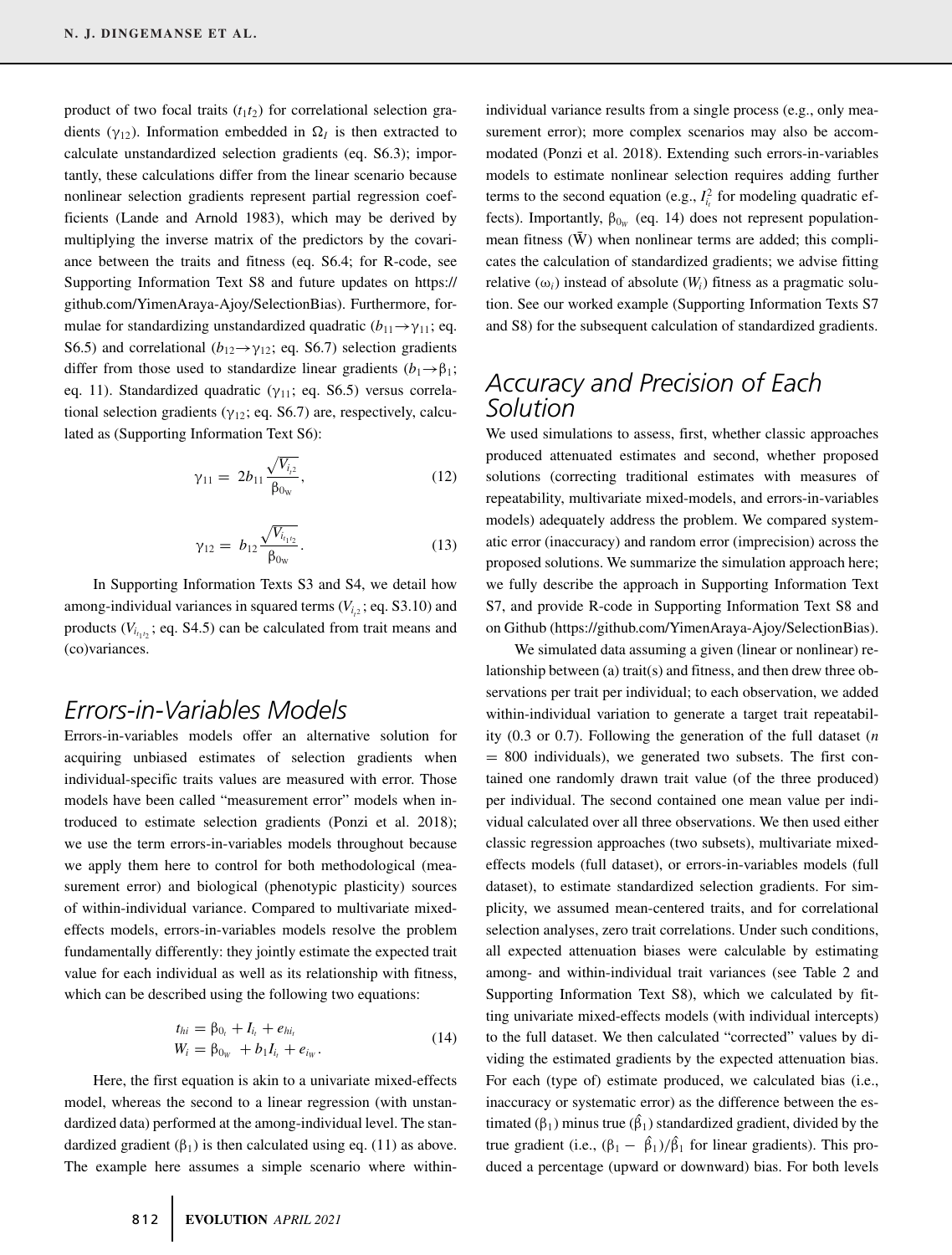

**Figure 2. 2Box plots of percent bias in estimates derived from 100 replicate (A) linear, (B) quadratic, or (C) correlational selection analyses. White versus gray boxes indicate results from traditional regression analyses based on a single versus mean (of three) trait value(s) per individual. Black and blue boxes are results from traditional regression analyses based on, respectively, a single versus mean (of three) trait value(s) per individual to which we applied corrections based on predicted bias. Green boxes are results from multivariate mixed-effects models and yellow boxes represent the errors-in-variables models. We estimated bias as the difference between the observed minus simulated standardized selection gradient divided by the simulated standardized selection gradient. Interquartile ranges are inversely related to level of imprecision associated with the given scenario.**

of repeatability, we created 100 datasets for linear, quadratic, and correlational selection scenarios. We used the variance among the 100 datasets within a given scenario to assess the expected uncertainty in parameter estimates, in the same way as parametric bootstrapping provides a measure of uncertainty for parameter estimates.

Our simulations showed estimates of linear selection gradients were *always* biased downward when based on traditional approaches, regardless of whether single or individual-means (over three observations) were used. As expected, attenuation bias was less severe for the latter (Fig. 2A), and decreased with increasing trait repeatability. Percentage bias was −45.0% (*R* = 0.3) versus  $-16.0\%$  ( $R = 0.7$ ) for the single-trait value model, and  $-24.9\%$ versus −6.0% for the mean-trait value model. These biases disappeared after applying corrections based on predicted bias (singletrait value model:  $R = 0.3$ : 0.9%,  $R = 0.7$ : 0.5%); mean-trait value model:  $R = 0.3$ : 0.5 %,  $R = 0.7$ : 0.6%). The bivariate mixed-effects model produced accurate estimates (Fig. 2A), both for low ( $R = 0.3$ ; 2.2%) and high ( $R = 0.7$ ; 0.7%) values of repeatability; the same was true for errors-in-variables models (0.3% for  $R = 0.3$ ; 0.4% for  $R = 0.7$ ). Precision was not affected by choice of analytical approach or level of repeatability (Supporting Information Table S7). This is apparent in Figure 2A, where interquartiles (colored ranges) do not vary among box plots.

Simulations applied to quadratic (Fig. 2B) or correlational (Fig. 2C) gradients showed similar patterns of attenuation as above (Fig. 2A), though as expected, nonlinear selection gradients were attenuated more (note differences in *y*-axis scaling across Fig. 2A–C). Corrections were effective in removing bias. Multivariate mixed-effects models produced unbiased estimates as did errors-in-variables models (Supporting Information Table S7; Fig. 2A and B). When repeatability was low, levels of imprecision differed among scenarios (Supporting Information Table S7). Multivariate mixed-effects models then produced relatively imprecise estimates for nonlinear selection gradients. This is evident from comparing interquartile ranges among box plots in Figure 2B and C. Errors-in-variables models were the exception, producing precise estimates regardless of level of repeatability.

#### **GUIDE FOR EMPIRICISTS**

How might empiricists go about acquiring unbiased estimates? Our mathematical derivations imply three potential strategies. First, researchers can use a three-step approach by (i) applying classic regression analyses to calculate standardized selection gradients (based on single or individual-mean trait values), (ii) applying mixed-effects models to repeated measures of traits to estimate the (co)variance components required to calculate the expected attenuation bias (using the formulae in Table 2), and (iii) dividing the estimates of standardized selection gradients by their expected attenuation biases. Second, researchers may use multivariate mixed-effects (Morrissey et al. 2010, 2012) or, third, errors-in-variables models (Ponzi et al. 2018). Our simulations imply that multivariate and errors-in-variables models both function appropriately when applied to simple scenarios (linear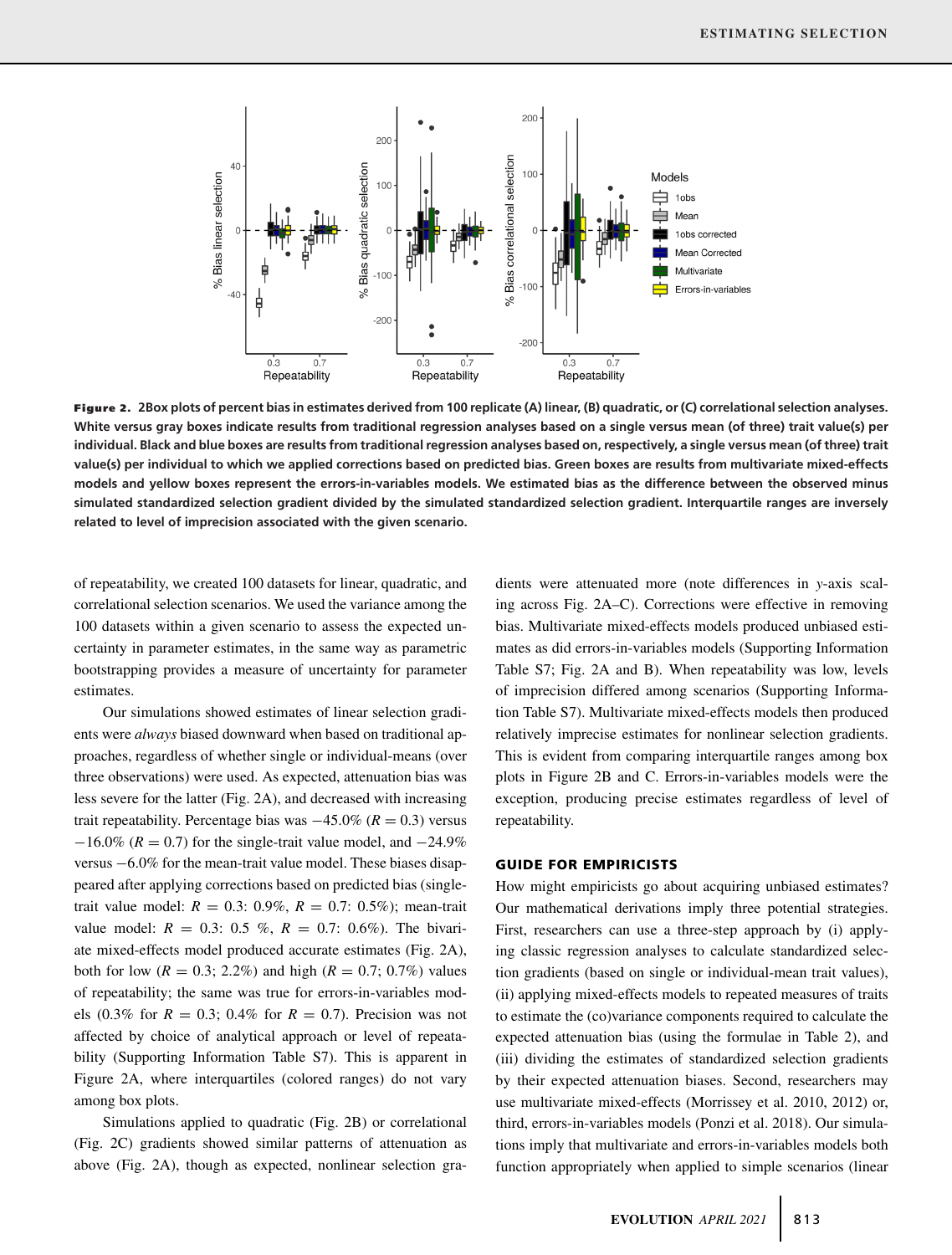selection). Applying classic approaches followed by corrections may, by contrast, often produce estimates dependent on unknown assumptions that may not hold.

An important benefit of errors-in-variables models is that they can produce both accurate and precise estimates under a range of repeatabilities and for all types of selection gradients, although we note that our simulations addressed a limited set of (ideal) conditions. Errors-in-variables models can also usefully consider more complex—yet conceivable—biological scenarios where the residual within-individual variance in one trait is conditional on that of another. For example, measurement error in behavior may differ between large and small animals. This issue is important because it can result in "reverse attenuation" (i.e., overestimation rather than underestimation) in nonlinear selection models (Muff and Keller 2015). Extensions of multivariate mixed-effects models incorporating heterogeneous variance structures (Cleasby et al. 2015) may (partly) achieve the same aim. Importantly, errors-in-variables models allow formulating statistical hypotheses closely matching hypothesized methodological and biological processes. These models are so flexible because observed phenotypes are modeled by formulating distinct equations (e.g., "error" versus "exposure" parts), each with its own distributional assumptions (e.g., binomial versus Gaussian).

Our simulations overall suggest that errors-in-variables models are the preferred approach, certainly when modeling nonlinear selection on traits with low repeatability. A potential concern is that relatively sophisticated programming skills are required and that relatively few software packages are (currently) available for fitting such models. A multivariate mixed-effects modeling approach may therefore also represent a pragmatic solution. Nevertheless, researchers should best invest in learning statistical tools that enable sufficient flexibility to appropriately model the hypothesized data generation processes and thus produce unbiased estimates of selection.

Solutions for propagating uncertainty in estimated parameters are required for all approaches. For multivariate mixedeffects and errors-in-variables models, this may readily be achieved by fitting them in a Bayesian framework (Hadfield 2010; Houslay and Wilson 2017). Bayesian models produce posterior distributions of each parameter, which can be taken to estimate uncertainty associated with derived parameters (e.g., standardized gradients). Similar solutions for the three-step approach associated with classic regression analyses are not obvious.

## *Discussion*

Accurate estimates of selection are crucial for a variety of evolutionary questions. Failure to appreciate that traits are not fully 2018). This bias will often come in the form of attenuation (this paper) but "reverse attenuation" (Muff and Keller 2015) may also occur (detailed below). Attenuation bias is arguably problematic regardless of the source of within-individual variation (measurement error or within-individual plasticity). The magnitude of this form of bias differs between types of gradient (Table 2); most papers published in *Evolution* over the past 10 years—presumably a representative sample—fail to appropriately control for it. Our mathematical derivations and literature review imply that many meta-analyses (e.g., Kingsolver et al. 2001, 2012) are based on downward-biased estimates, particularly for nonlinear gradients, and more so for traits with low repeatabilities. This warrants reconsideration of meta-analytical conclusions, by applying corrections to published estimates of selection gradients, re-analyses of repeated measures datasets using more appropriate statistical models, or study-wide adjustments based on meta-analytical estimates of trait repeatability stratified per trait type. We suggest the wide use of the standard approach developed by Lande and Arnold (1983) has resulted in an underestimation of selection, and that new studies should use repeated measures data (regardless of the nature of the trait) and errors-in-variables (or multivariate mixed-models) to acquire unbiased estimates.

repeatable will result in biased selection gradients (Ponzi et al.

Our mathematical derivations suggest relatively straightforward relationships between biased and true selection gradients that vary either with trait repeatability or with its square root (at least for mean-centered data; Table 2). We note that the biases (and how they affect the shape of selection surfaces, discussed below) apply solely when residual covariances  $(C_e)$  between traits and fitness are zero. For phenotypic selection analyses based on a single integrative fitness measure per individual (e.g., lifetime reproductive success), this assumption is defendable when one can argue that residual variance in integrative fitness reflects measurement error, and that measurement error should not covary between traits and fitness (because they were determined separately). By contrast, residual covariances are arguably more likely to exist when episodic measures of fitness—like annual reproductive success in species breeding multiple years—are used instead, a common practice in published analyses (Kingsolver et al. 2001, Kingsolver et al. 2012). This is because traits and episodic fitness measures may exhibit within-individual plasticity in response to the same environmental factors. Estimates of selection gradients can then be biased in any direction, depending on whether and how effects of traits on episodic fitness differed within- versus among-individuals. Specifically, there will be no bias caused by failure to account for trait repeatability when among-individual effects of traits on fitness  $(b_1)$  do not differ from within-individual effects  $(b_{1_e})$ . This can be seen in eq. (3), where  $b_1^*$  then equals the true gradient  $b_1$ . Indeed, bias occurs only when associations between responses and predictors are underpinned by processes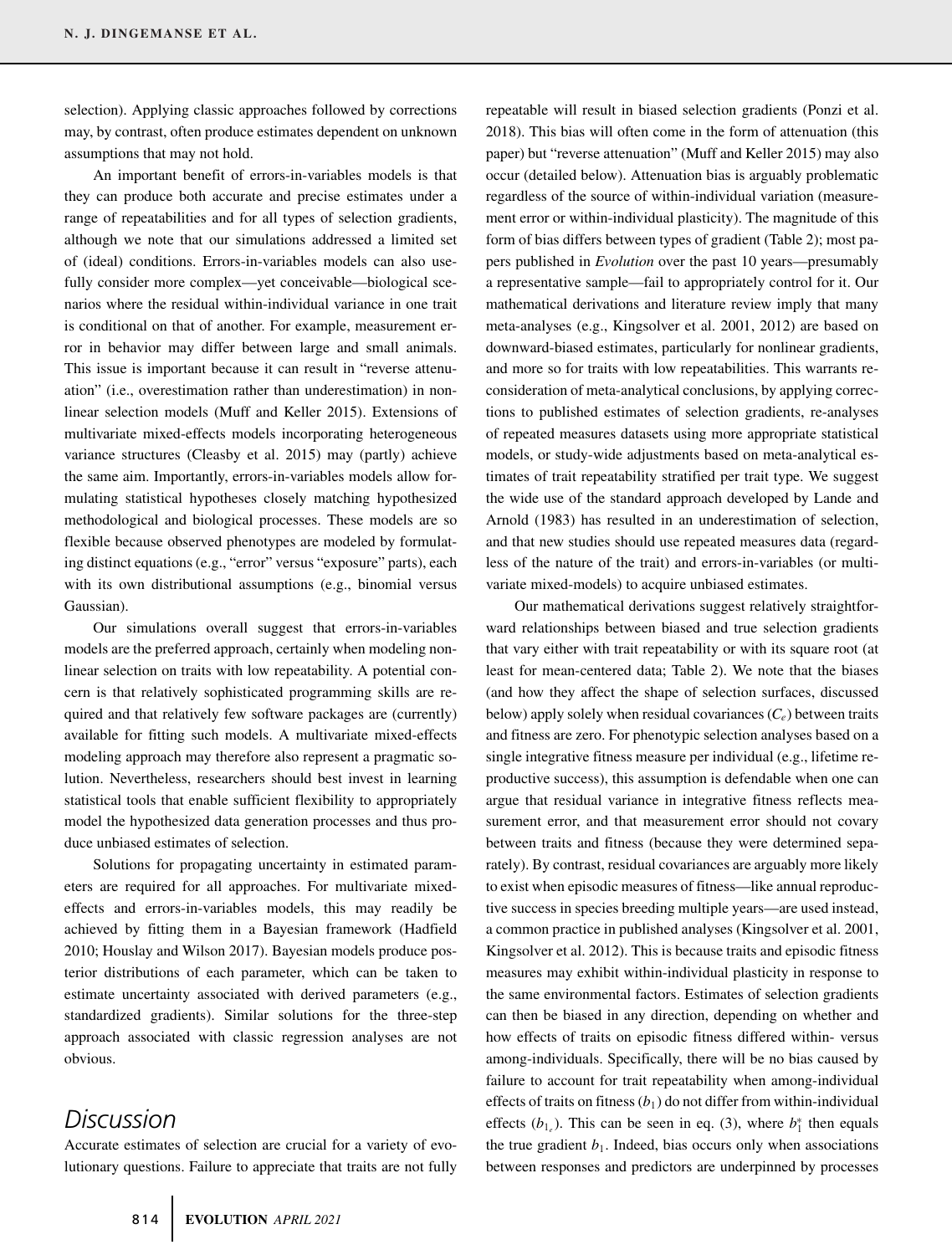differing across levels (van Noordwijk and de Jong 1986; Reznick et al. 2000; van de Pol and Wright 2009), such as selection versus measurement error (Dingemanse and Dochtermann 2013), or selection versus plasticity (also called "environmental covariance"; Schlichting 1989; Rausher 1992; Stinchcombe et al. 2002). This is probably the rule than the exception and means that re-analyses using errors-in-variables or multivariate mixed-models may often be required for published estimates of selection inferred from repeated measures of episodic fitness. This makes our call for new studies applying repeated measures designs and statistical approaches avoiding this form of bias even more pressing.

Our analyses imply that bias in selection gradients caused by ignoring within-individual variance may also bias conclusions regarding the ecology of selection. This will particularly be the case when the same ecological factor affects patterns of selection and trait repeatability in concert. Such ecological patterns of covariance between repeatability (or heritability) and selection have been repeatedly demonstrated in wild birds (Brommer et al. 2008; Husby et al. 2011; Nicolaus et al. 2013; Abbey-Lee and Dingemanse 2019). Previous research implied that patterns of selection are stronger in ecological conditions where traits are more repeatable or heritable, potentially speeding up microevolutionary change (Husby et al. 2011; but see Ramakers et al. 2018). Our mathematical derivations demonstrate that such patterns of ecological covariance also result from biases described in this paper (Figure 1; Table 2). Morrissey and Hadfield (2012) implied that an appearance of fluctuating selection where none exists may result from sampling error; our analyses suggest that ecological variation in selection can also be spurious due to unaccounted ecological variation in trait repeatability. Similarly, traits under stronger correlational selection are also more strongly genetically correlated (Roff and Fairbairn 2012), suggesting adaptive evolution of trait correlations. Again, patterns of attenuation bias could also produce such relationships: attenuation bias in correlational selection gradients  $(\sqrt{R_{t_1t_2}})$  is inversely related to the strength of the among-individual trait correlation (eq. 7). These examples thereby illustrate a myriad of ways by which unaccounted withinindividual variance can result in the appearance of adaptive ecological variation in selection where none exists. Along the same lines, scenarios may also be conceived where ecological variation in selection is masked instead.

Attenuation bias attributable to within-individual variance will also affect conclusions qualitatively. This is because bias differs mathematically between linear ( $\sqrt{R_t}$ ), quadratic ( $\sqrt{R_t^2}$ ), and correlational  $(\sqrt{R_{t_1t_2}})$  selection gradients (Table 2). We give two examples here. First, attenuation bias can spill over to bias estimates of optimal trait values, and second to bias the shape of correlational selection surfaces. Optimal trait values estimated from quadratic selection analyses are of interest in the context of stabilizing selection. The optimal trait value represents the trait value at the inflection point of the parabola, which equals the linear slope divided by two times the quadratic slope  $(\frac{-\beta_1}{2y_{11}})$  (Bronshtein et al. 2015). Because within-individual variability biases linear versus quadratic selection gradients differently (Table 2), estimates of optimal trait values in stabilizing selection scenarios are also affected. For example, for mean-centered traits, the trait value at the parabolic peak is overestimated by a factor  $\sqrt{R_t}$  (eq. S3.16). This mismatch is relevant for fields like behavioral ecology that focus on highly labile traits like behavior and routinely ask whether observed trait means match those predicted by optimality theory (Westneat and Fox 2010; Davies et al. 2012). For example, various adaptive explanations have been proposed for why passerines produce smaller clutches than expected according to predictions derived from phenotypic selection analyses (Davies et al. 2012). Because avian clutch size is only moderately repeatable (e.g., Browne et al. 2007), overestimation of the adaptive peak due to failure to account for within-individual variation may thus offer a viable alternative to adaptive explanations.

Attenuation bias can also affect the shape of complex selection surfaces, as commonly derived from correlational selection analyses (Brodie et al. 1995). Surface shape varies with the ratio of the product of the quadratic selection gradients of two focal traits over the square of their correlational selection gradient (i.e.,  $\gamma_{11}\gamma_{22}/\gamma_{12}^2$ ), which describes a saddle-shaped fitness surface when below one (assuming  $\gamma_{11}$  and  $\gamma_{22}$  are both negative) but a fitness peak when above one (Phillips and Arnold 1989). In Supporting Information Text S4, we show that the true ratio  $(\frac{\gamma_{11}\gamma_{22}}{\gamma_{12}^2})$  equals the ratio derived when one ignores within-individual error  $(\frac{\gamma_{11}^* \gamma_{22}^*}{\gamma_{12}^*})$  and that for mean-centered traits (regardless of trait repeatabilities) the fitness surface is unbiased provided trait correlations do not differ between hierarchical levels (e.g., because they are zero). By contrast, the fitness surface is estimated with bias in a conceivable scenario (Dochtermann 2011; Niemelä and Dingemanse 2018; but see Brommer and Class 2017) where among-individual correlations are tighter than overall phenotypic correlations (eq. S4.11), for example, because within-individual variation resulted entirely from measurement error but measurement errors were uncorrelated between traits. Attenuation bias would then make finding saddle-shaped fitness surfaces more likely (Supporting Information Text S4). This problem increases with increasing values of among-individual  $(r_{i_{t_1 i_2}})$  relative to phenotypic  $(r_{p_{t_1 i_2}})$  correlations (eq. 7). The occurrence of within-individual variation therefore comes with a large number of (previously unanticipated) consequences with far-reaching consequences.

Applying our proposed approach therefore requires prudent decisions regarding study design and data analyses. First, avoiding repeatability-related biases in selection gradients requires the collection of repeated measures using sampling designs that avoid confounding within- and among-individual associations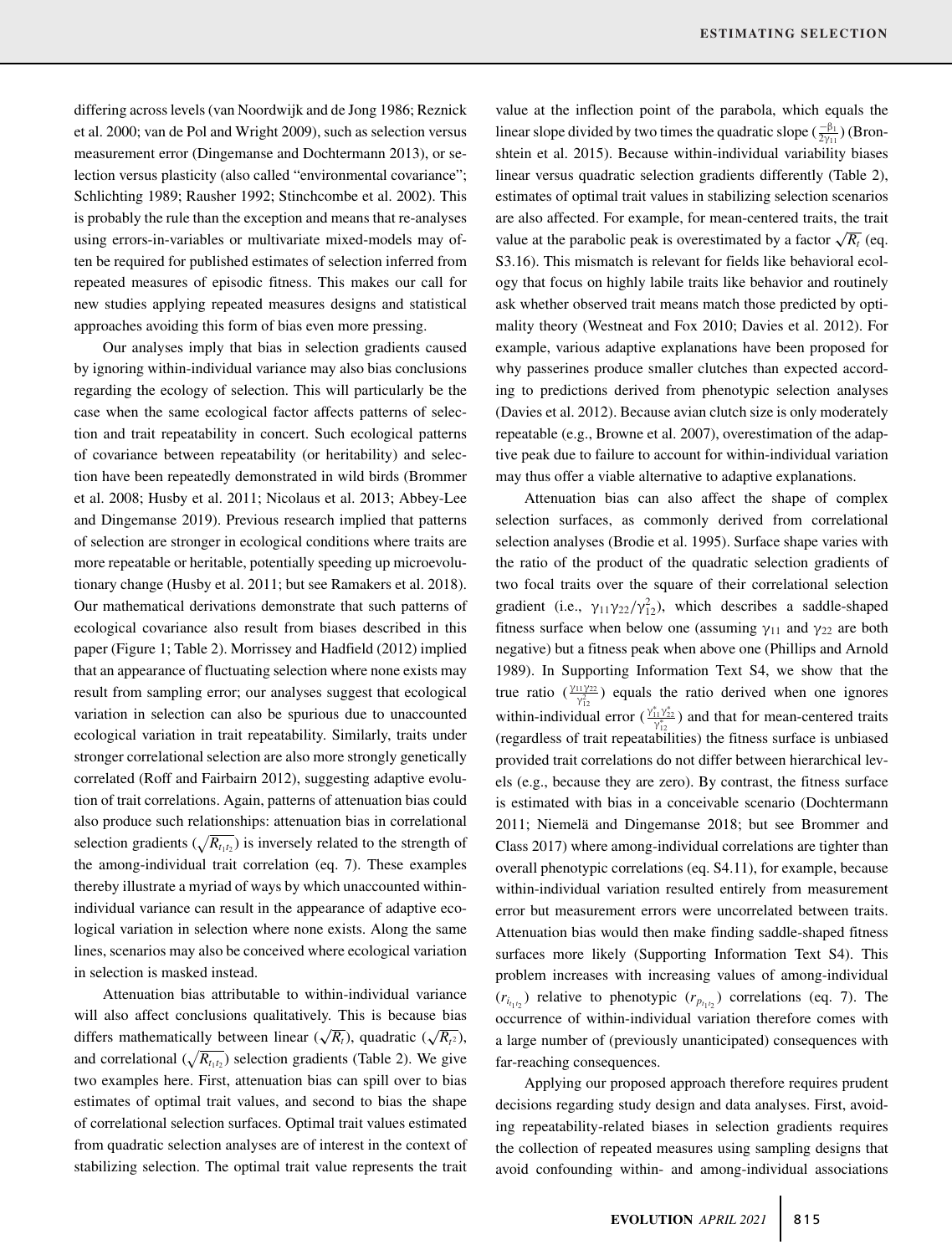(Araya-Ajoy et al. 2015; Ponzi et al. 2018; Mitchell et al. 2019; Westneat et al. 2020). Specifically, inflated estimates of amongindividual variance in traits can occur when environmental conditions eliciting reversible plasticity within-individuals are themselves repeatable among individuals (Dingemanse et al. 2010; Westneat et al. 2011, 2020). Ensuring that repeated measures are sufficiently spaced over the lifetime of the individual might help mitigate inflating effects of autocorrelations on trait repeatability (Araya-Ajoy et al. 2015; Allegue et al. 2017; Niemelä and Dingemanse 2017; Ponzi et al. 2018; Mitchell et al. 2019). Second, data analysis strategies should not blindly follow suggestions made here, but be adjusted to specific need. For example, the estimation of age-dependency of selection, or selection on reaction norms, will require modifications of the framework. The meaning of estimated gradients depends also on whether additional fixed or random effects are fitted (e.g., De Lisle and Svensson 2017), an issue also widely applicable to quantitative genetics (Kruuk 2004; Nussey et al. 2007; Hadfield et al. 2010). Continuing the bird example, one might statistically control for size dimorphism by fitting sex as a fixed effect. Assuming lack of sex specificity in  $\Omega_I$ , application of eq. (9) would then retrieve the standardized linear selection gradient for the reference sex. This is because  $\beta_{0w}$  reflects mean fitness ( $\bar{W}$ ) of the reference category. The standardized selection gradient for the opposite sex would be calculated by adding the sex-difference in mean fitness ( $β<sub>sexw</sub>$ ) to  $β<sub>0w</sub>$  in eq. (9). Researchers might also be interested in estimating mean-standardized rather than variance-standardized selection gradients (Houle 1992; Matsumura et al. 2012). If standardizations are applied after rather than before model fitting, this would only require subtle changes in the exact elements used to perform downstream calculations.

Finally, our mathematical derivations (Supporting Information Texts S2–S5) show that the common practice of mean-centering traits prior to analyses, simplifies formulae for attenuation bias in selection analyses not acknowledging withinindividual variation. For example, with centered data, the bias in quadratic selection gradients ( $\sqrt{R_{t^2}}$ ) then equals trait repeatability  $(R<sub>t</sub>; eq. 6)$ . Similarly, centering makes bias in correlational selection gradients  $(\sqrt{R_{t_1t_2}})$  vary with geometric mean repeatabilities  $(\sqrt{R_{t_1}R_{t_2}})$  and trait correlations (eq. 7). Centering thus makes using classic regression analyses followed by correcting biased estimates easier. The associated overestimation of optimal trait values in the presence of stabilizing selection then also conveniently equals  $\sqrt{R_t}$  (eq. S3.16). Mean-centering may also strategically be applied when using multivariate mixed-effects models, because it facilitates model convergence, and biological interpretation of patterns of stabilizing selection (Supporting Information Fig. S3).

In conclusion, our paper highlights the fundamental role of trait repeatability in producing biases in estimates of phenotypic selection gradient analyses. We discuss the possibility of correcting published estimates but highlight that such fixes often may not be applicable, particularly when applied to nonlinear selection gradients. This clarifies that we should do better. We should start using study designs where we always measure traits repeatedly rather than assuming that the level of repeatability does not matter. Only then are we able to apply statistics such as errors-in-variables or multivariate mixed-effects models that enable controlling for biasing within-individual effects. Importantly, our simulations imply that there may not be a single optimal approach; for example, the multivariate mixed-effects models sometimes produce relatively imprecise estimates compared to alternative approaches. Studies using pedigree information and multivariate animal models to estimate genetic gradients, notably, already correct for the highlighted form of bias by partitioning genetic from residual (environmental) variation. Applying any of these two approaches will not only produce better estimates but also more accurate conclusions about the ecology of natural selection.

#### **AUTHOR CONTRIBUTIONS**

The idea was conceived by NJD and DFW; NJD developed the math (with major input from YA-A) while birdwatching with DFW; DFW performed the review, and YA-A the simulations. NJD drafted the paper with major input from DFW and YA-A.

#### **ACKNOWLEDGMENTS**

We thank Dirk Metzler, Shinichi Nakagawa, Raphael Royauté, Anne Rutten, and Alastair Wilson. NJD was supported by the German Science Foundation (grant no. DI 1694/1-1), YA-A by the Research Council of Norway (Centres of Excellence funding scheme; grant no. 223257), and DFW by the U.S. National Science Foundation (grant no. IOS-1656212) and the University of Kentucky.

#### **CONFLICT OF INTEREST**

The authors declare no conflict of interest.

#### **DATA ARCHIVING**

All associated data result from data simulations. Statistical scripts are provided as part of the Supporting Information Material, therefore no data are provided.

#### **LITERATURE CITED**

- Abbey-Lee, R. N., and N. J. Dingemanse. 2019. Adaptive individual variation in phenological responses to perceived predation levels. Nat. Commun. 10:1601.
- Adolph, S. C., and J. S. Hardin. 2007. Estimating phenotypic correlations: correcting for bias due to intraindividual variability. Funct. Ecol. 21:178–184.
- Allegue, H., Y. G. Araya-Ajoy, N. J. Dingemanse, N. A. Dochtermann, L. Z. Garamszegi, S. Nakagawa, D. Réale, H. Schielzeth, and D. F. Westneat. 2017. Statistical Quantification of Individiual Differences (SQuID): an educational and statistical tool for understanding multilevel phenotypic data in linear mixed models. Methods Ecol. Evol. 8:257–267.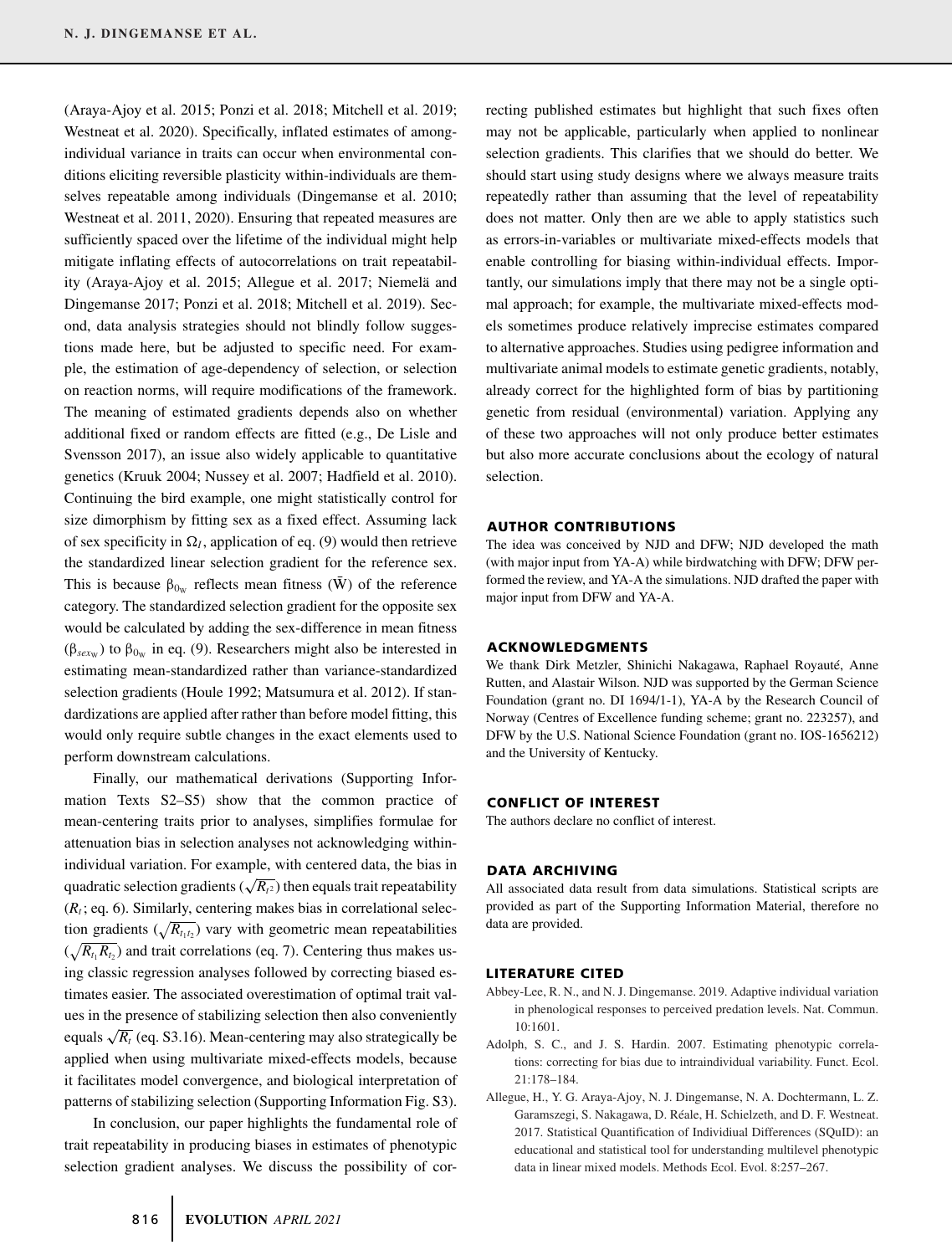- Bell, A. M., S. J. Hankison, and K. L. Laskowski. 2009. The repeatability of behaviour: a meta-analysis. Anim. Behav. 77:771–783.
- Brodie, E. D. 1992. Correlational selection for color pattern and antipredator behavior in the garter snake *Thamnophis ordinoides*. Evolution 46:1284–1298.
- Brodie, E. D., A. J. Moore, and F. J. Janzen. 1995. Visualizing and quantifying natural selection. Trends Ecol. Evol. 10:313–318.
- Brommer, J. E., and B. Class. 2017. Phenotypic correlations capture betweenindividual correlations underlying behavioral syndromes. Behav. Ecol. Sociobiol. 71:8.
- Brommer, J. E., K. Rattiste, and A. J. Wilson. 2008. Exploring plasticity in the wild: laying date-temperature reaction norms in the common gull *Larus canus*. Proc. R. Soc. Lond. Ser. B 275:687–693.
- Bronshtein, I. N., K. A. Semendyayev, G. Musiol, and H. Mühlig. 2015. Handbook of mathematics. Springer-Verlag, Berlin Heidelberg.
- Browne, W. J., R. H. McCleery, B. C. Sheldon, and R. A. Pettifor. 2007. Using cross-classified multivariate mixed response models with application to life history traits in great tits (*Parus major*). Statist. Model. 7:217–238.
- Carroll, R., D. Ruppert, L. Stefanski, and C. Crainiceanu. 2006. Measurement error in nonlinear models, a modern perspective. Chapman and Hall, Boca Raton, FL.
- Cleasby, I. R., S. Nakagawa, and H. Schielzeth. 2015. Quantifying the predictability of behaviour: statistical approaches for the study of betweenindividual variation in the within-individual variance. Methods Ecol. Evol. 6:27–37.
- Davies, N. B., J. R. Krebs, and S. A. West. 2012. An introduction to behavioural ecology. Wiley-Blackwell, Oxford.
- De Lisle, S. P., and E. I. Svensson. 2017. On the standardization of fitness and traits in comparative studies of phenotypic selection. Evolution 71:2313–2326.
- Dingemanse, N. J., and N. A. Dochtermann. 2013. Quantifying individual variation in behaviour: mixed-effect modelling approaches. J. Anim. Ecol. 82:39–54.
- Dingemanse, N. J., A. J. N. Kazem, D. Réale, and J. Wright. 2010. Behavioural reaction norms: animal personality meets individual plasticity. Trends Ecol. Evol. 25:81–89.
- Dochtermann, N. A. 2011. Testing Cheverud's conjecture for behavioral correlations and behavioral syndromes. Evolution 65:1814–1820.
- Fuller, W. A. 1987. Measurement error models. John Wiley and Sons, New York.
- Hadfield, J. D. 2010. MCMC methods for multi-response generalized linear mixed models: the MCMCglmm *R* package. J. Statist. Softw. 33: 1–22.
- Hadfield, J. D., A. J. Wilson, D. Garant, B. C. Sheldon, and L. E. B. Kruuk. 2010. The misuse of BLUP in ecology and evolution. Am. Nat. 175:116–125.
- Holtmann, B., M. Lagisz, and S. Nakagawa. 2017. Metabolic rates, and not hormone levels, are a likely mediator of between-individual differences in behaviour: a meta-analysis. Funct. Ecol. 31:685–696.
- Houle, D. 1992. Comparing evolvability and variability of quantitative traits. Genetics 130:195–204.
- Houslay, T. M., and A. J. Wilson. 2017. Avoiding the misuse in BLUP in behavioral ecology. Behav. Ecol. 28:948-952.
- Husby, A., M. E. Visser, and L. E. B. Kruuk. 2011. Speeding up microevolution: the effects of increasing temperature on selection and genetic variance in a wild bird population. PLoS Biol. 9. [https://doi.org/10.1371/](https://doi.org/10.1371/journal.pbio.1000585.g002) [journal.pbio.1000585.g002](https://doi.org/10.1371/journal.pbio.1000585.g002)
- Kingsolver, J. G., H. E. Hoekstra, J. M. Hoekstra, D. Berrigan, S. N. Vignieri, C. E. Hill, A. Hoang, P. Gilbert, and P. Beerli. 2001. The strength of phenotypic selection in natural populations. Am. Nat. 157:245–261.
- Kingsolver, J. G., S. E. Diamond, A. M. Siepielski, and S. M. Carlson. 2012. Synthetic analyses of phenotypic selection in natural populations: lessons, limitations and future directions. Evol. Ecol. 26:1101–1118.
- Knapczyk, F. N., and J. K. Conner. 2007. Estimates of the average strength of natural selection are not inflated by sampling error or publication bias. Am. Nat. 170:501–508.
- Krebs, J. R., and N. B. Davies. 1997. Behavioural ecology: an evolutionary approach. Sinauer Associates, Sunderland, MA.
- Kruuk, L. E. B. 2004. Estimating genetic parameters in natural populations using the 'animal model'. Proc. R. Soc. Lond. Ser. B 359:873–890.
- Lande, R. 1979. Quantitative genetics analysis of multivariate evolution, applied to brain:body size allometry. Evolution 33:402–416.
- Lande, R., and S. J. Arnold. 1983. The measurement of selection on correlated characters. Evolution 37:1210–1226.
- Matsumura, S., R. Arlinghaus, and U. Dieckmann. 2012. Standardizing selection strengths to study selection in the wild: a critical comparison and suggestions for the future. Bioscience 62:1039–1054.
- Mitchell, D., A. M. Dujon, C. Beckmann, and P. A. Biro. 2019. Temporal autocorrelation: a neglected factor in the study of behavioral repeatability and plasticity. Behav. Ecol. 31:222–231.
- Moiron, M., Y. G. Araya-Ajoy, K. J. Mathot, A. Mouchet, and N. J. Dingemanse. 2019. Functional relations between body mass and risktaking behavior in wild great tits. Behav. Ecol. 30:617–623.
- Morrissey, M. B., and J. D. Hadfield. 2012. Directional selectoin in temporally replicated studies is remarkably consistent. Evolution 66:435–442.
- Morrissey, M. B., L. E. B. Kruuk, and A. J. Wilson. 2010. The danger of applying the breeder's equation in observational studies of natural populations. J. Evol. Biol. 23:2277–2288.
- Morrissey, M. B., D. J. Parker, P. Korsten, J. M. Pemberton, L. E. B. Kruuk, and A. J. Wilson. 2012. The prediction of adapative evolution: empirical application of the secondary theorem of selection and comparison to the breeder's equation. Evolution 66:2399–2410.
- Muff, S., and L. F. Keller. 2015. Reverse attenuation in interaction terms due to covariate measurement error. Biom. J. 57:1068–1083.
- Nicolaus, M., J. E. Brommer, R. Ubels, J. M. Tinbergen, and N. J. Dingemanse. 2013. Exploring patterns of variation in clutch sizedensity reaction norms in a wild passerine bird. J. Evol. Biol. 26: 2031–2043.
- Niemelä, P. T., and N. J. Dingemanse. 2017. Individual versus pseudo-repeatability in behaviour: lessons from translocation experiments in a wild insect. J. Anim. Ecol. 86:1033–1043.
- -. 2018. Meta-analysis reveals weak associations between intrinstic state and personality. Proc. R. Soc. Lond. Ser. B 1873:20172823.
- Nussey, D. H., E. Postma, P. Gienapp, and M. E. Visser. 2005. Selection on heritable phenotypic plasticity in a wild bird population. Science 310:304–306.
- Nussey, D. H., A. J. Wilson, and J. E. Brommer. 2007. The evolutionary ecology of individual phenotypic plasticity in wild populations. J. Evol. Biol. 20:831–844.
- Phillimore, A. B., J. D. Hadfield, O. R. Jones, and R. J. Smithers. 2010. Differences in spawning date between populations of common frog reveal local adaptation. Proc. Natl. Acad. Sci. USA 107:8292–8297.
- Phillips, P. C., and S. J. Arnold. 1989. Visualizing multivariate selection. Evolution 43:1209–1222.
- Ponzi, E., L. F. Keller, T. Bonnet, and S. Muff. 2018. Heritability, selection, and the response to selection in the presence of phenotypic measurement error: effects, cures, and the role of repeated measurements. Evolution 72:1992–2004.